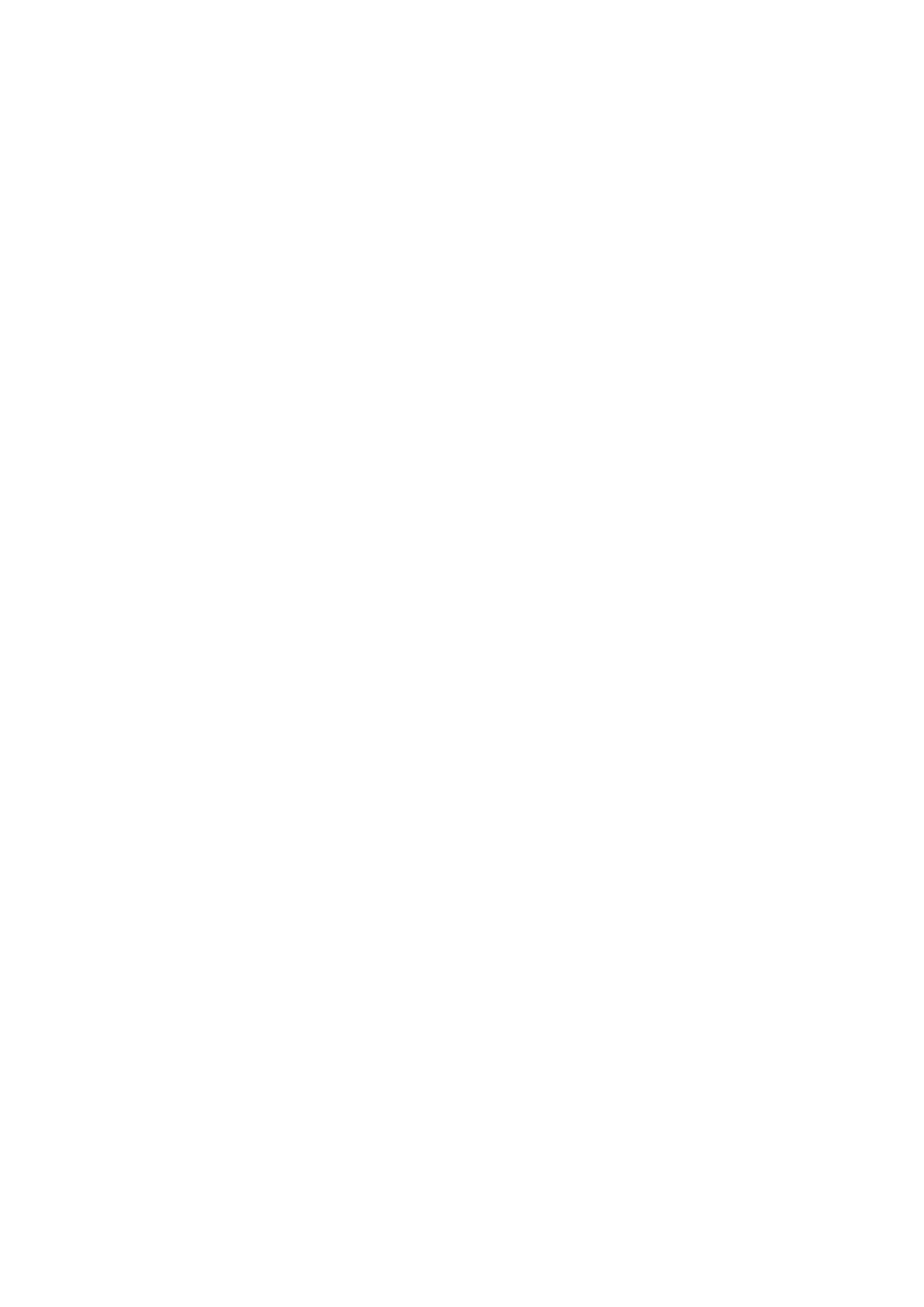## **EUROPEAN UNIVERSITY INSTITUTE, FLORENCE ROBERT SCHUMAN CENTRE FOR ADVANCED STUDIES EUROPEAN FORUM 2006-2007**

*Family Background, School System and Academic Achievement in Germany and in Japan* 

**FUMIAKI OJIMA**

**AND**

**SUSANNE VON BELOW**

EUI Working Paper **RSCAS** 2009/26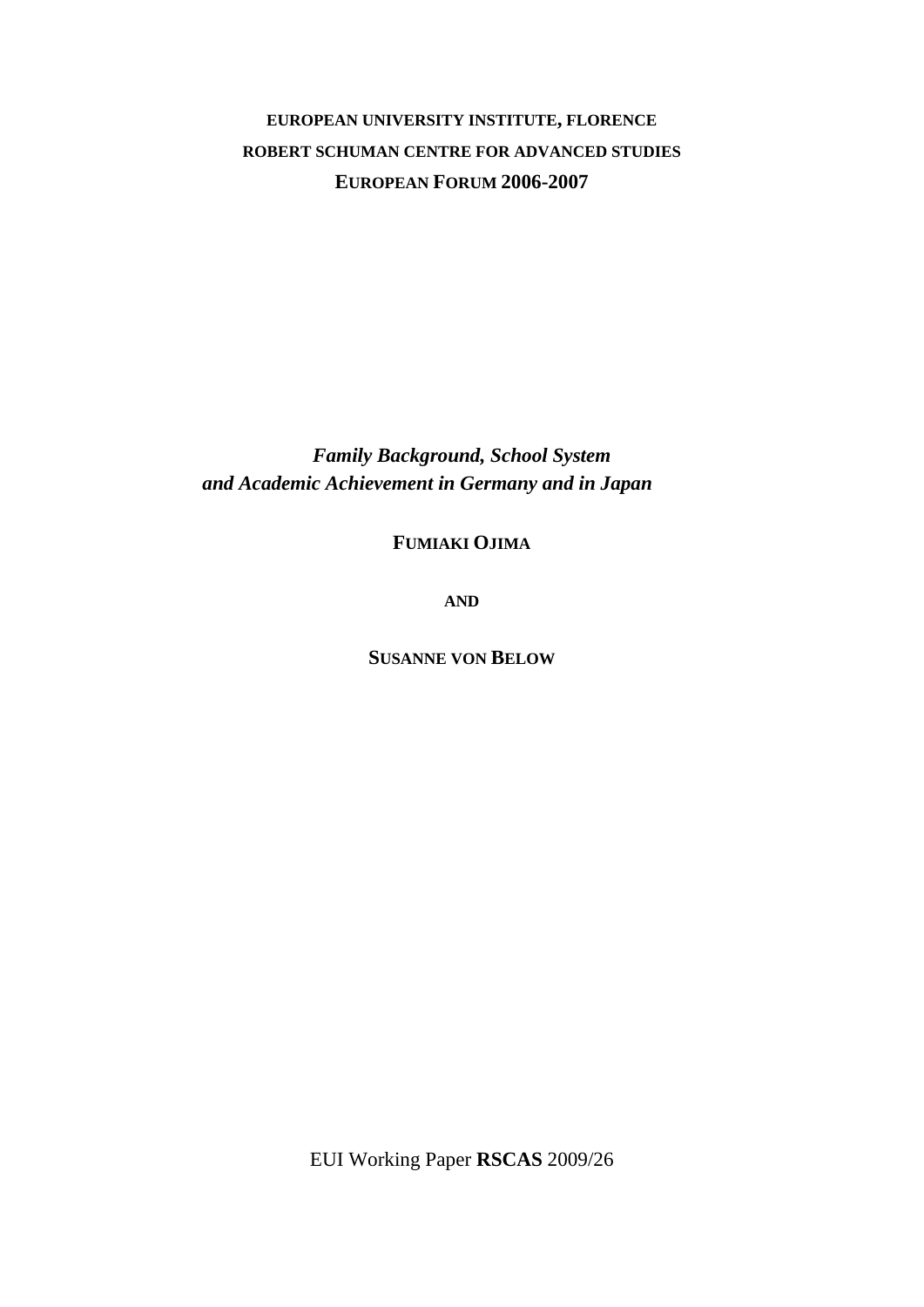This text may be downloaded only for personal research purposes. Additional reproduction for other purposes, whether in hard copies or electronically, requires the consent of the author(s), editor(s). If cited or quoted, reference should be made to the full name of the author(s), editor(s), the title, the working paper, or other series, the year and the publisher.

The author(s)/editor(s) should inform the Robert Schuman Centre for Advanced Studies at the EUI if the paper will be published elsewhere and also take responsibility for any consequential obligation(s).

ISSN 1028-3625

© 2009 Fumiaki Ojima and Susanne von Below

Printed in June 2009 European University Institute Badia Fiesolana I – 50014 San Domenico di Fiesole (FI) Italy [www.eui.eu/RSCAS/Publications/](http://www.eui.eu/RSCAS/Publications/)  [www.eui.eu](http://www.eui.eu)  cadmus.eui.eu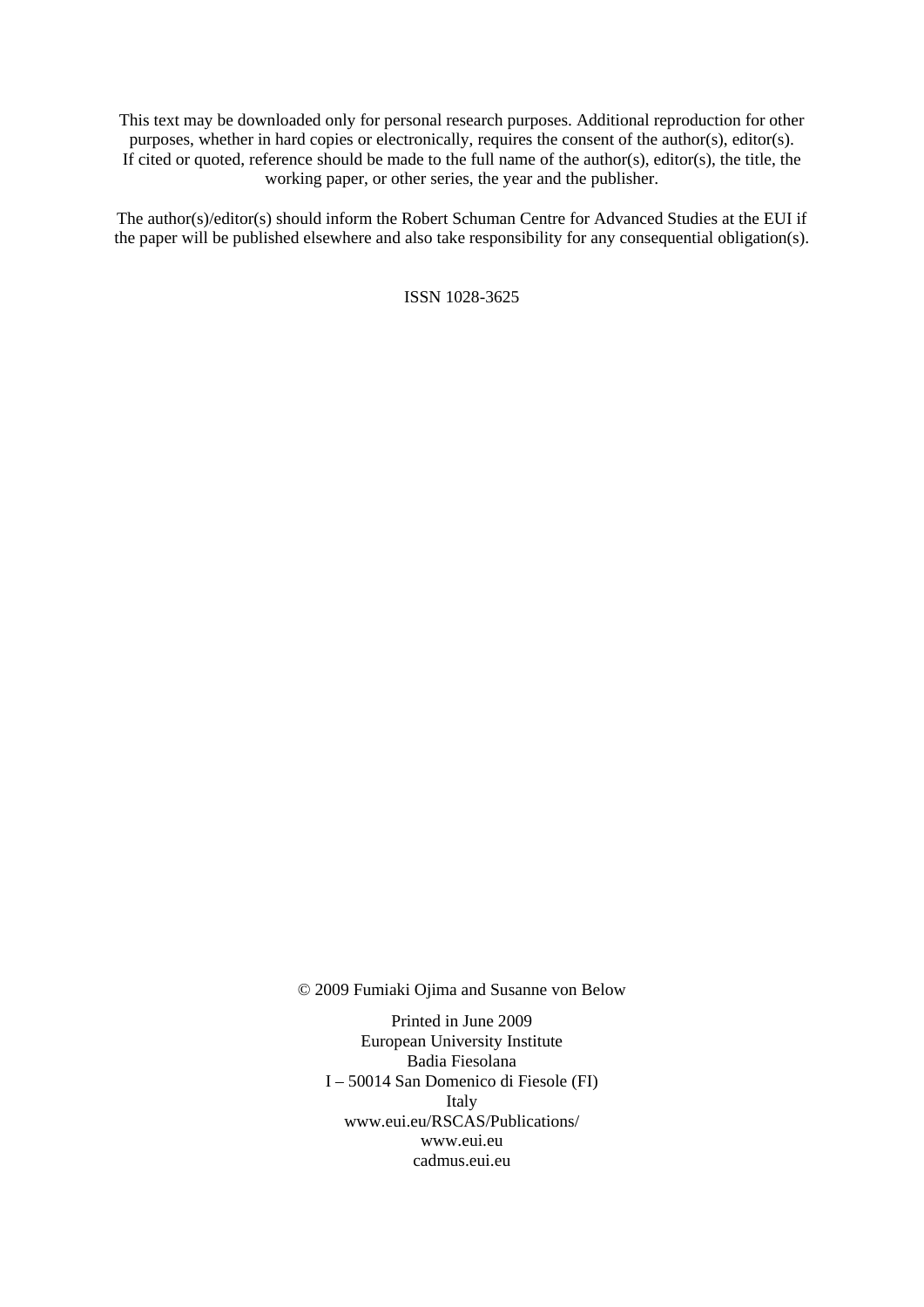## **Robert Schuman Centre for Advanced Studies**

The Robert Schuman Centre for Advanced Studies (RSCAS), directed by Stefano Bartolini since September 2006, is home to a large post-doctoral programme. Created in 1992, it aims to develop inter-disciplinary and comparative research and to promote work on the major issues facing the process of integration and European society.

The Centre hosts major research programmes and projects, and a range of working groups and ad hoc initiatives. The research agenda is organised around a set of core themes and is continuously evolving, reflecting the changing agenda of European integration and the expanding membership of the European Union.

Details of this and the other research of the Centre can be found on: <http://www.eui.eu/RSCAS/Research/>

Research publications take the form of Working Papers, Policy Papers, Distinguished Lectures and books. Most of these are also available on the RSCAS website: <http://www.eui.eu/RSCAS/Publications/>

The EUI and the RSCAS are not responsible for the opinion expressed by the author(s).

#### *European Forum*

The European Forum brings together scholars from the EUI and other research institutions to carry out comparative and interdisciplinary research on a specific annually chosen topic under the guidance of the Director of the RSCAS and the Forum's annual scientific director(s).

The 2006-2007 European Forum, *Assessing the Quality of Education and its Relationships with Inequality in European and Other Modern Societies,* is directed by Prof. Jaap Dronkers, a sociologist in the Social and Political Sciences Department at the EUI, and a leading expert on cross-country comparative social research.

The aim of this European Forum is to explore the use of the PISA data-sets, but also other relevant cross-national data-sets, to provide answers to scientific and policy questions on education and its relationships to various forms of inequality in European societies (including economic, legal and historical dimensions).

For further information:

E-mail: [forinfo@eui.eu](mailto:forinfo@eui.eu)  <http://www.eui.eu/RSCAS/Research/EuropeanForum/Index.shtml>

The EUI and the RSCAS are not responsible for the opinion expressed by the author(s).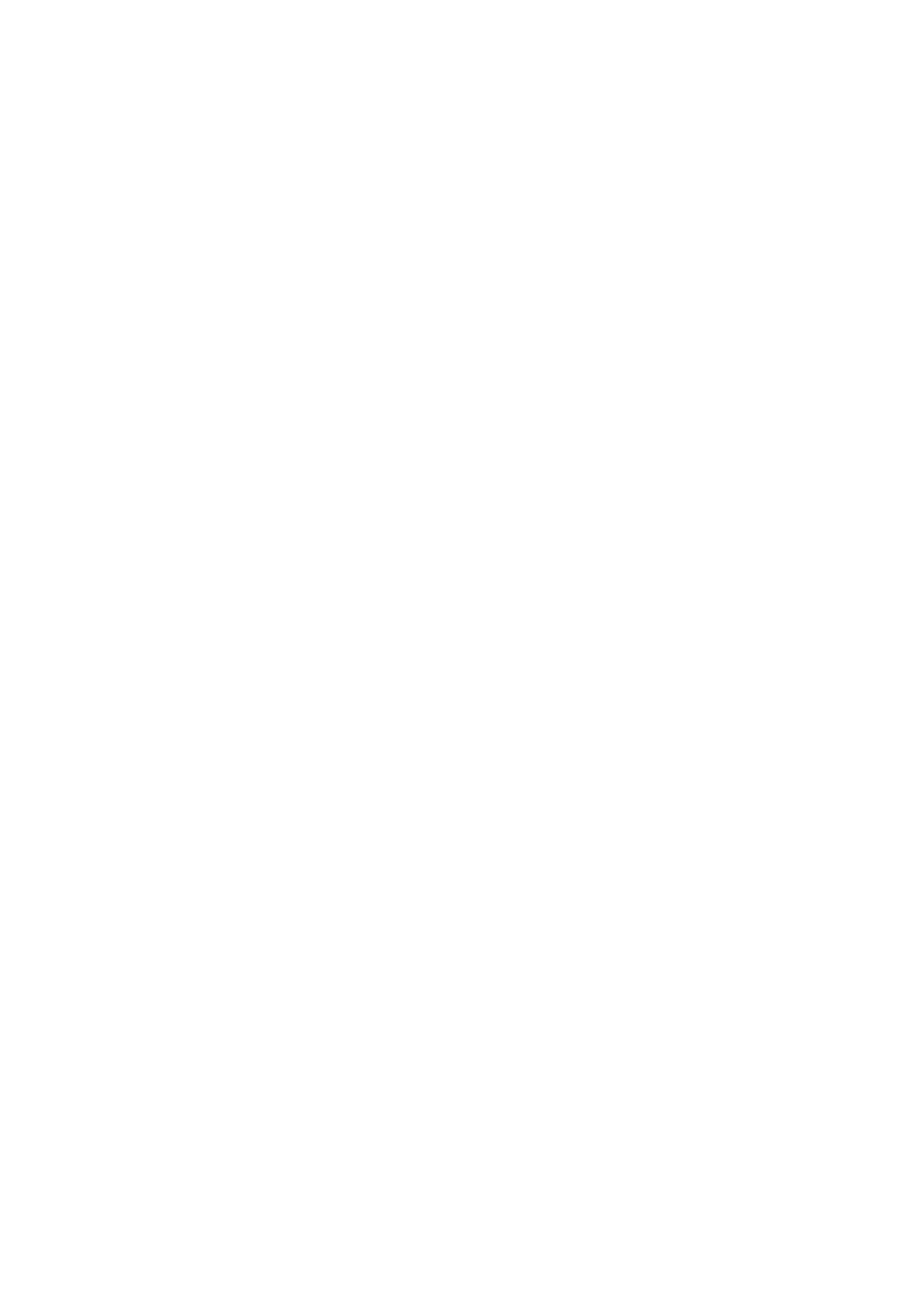## **Abstract**

This paper investigates why the effect of family background on student's educational achievement is so different in Germany and in Japan in spite of their similarity over a huge variance of student performance scores in the PISA 2003 study. We intend to clarify the factors which produce the difference and the similarity simultaneously. For this purpose, we analyzed the PISA 2003 data of both countries. The strong tracking system with early stage selection and with grade retention in Germany, and the entrance examination system in Japan contribute to produce the difference and similarity of student's test performance in the two countries. In addition, we found that the role of the mother in the family, connecting family background and student performance, differs according to each school system.

### **Keywords**

PISA; academic achievement; educational inequality; tracking system; Germany; Japan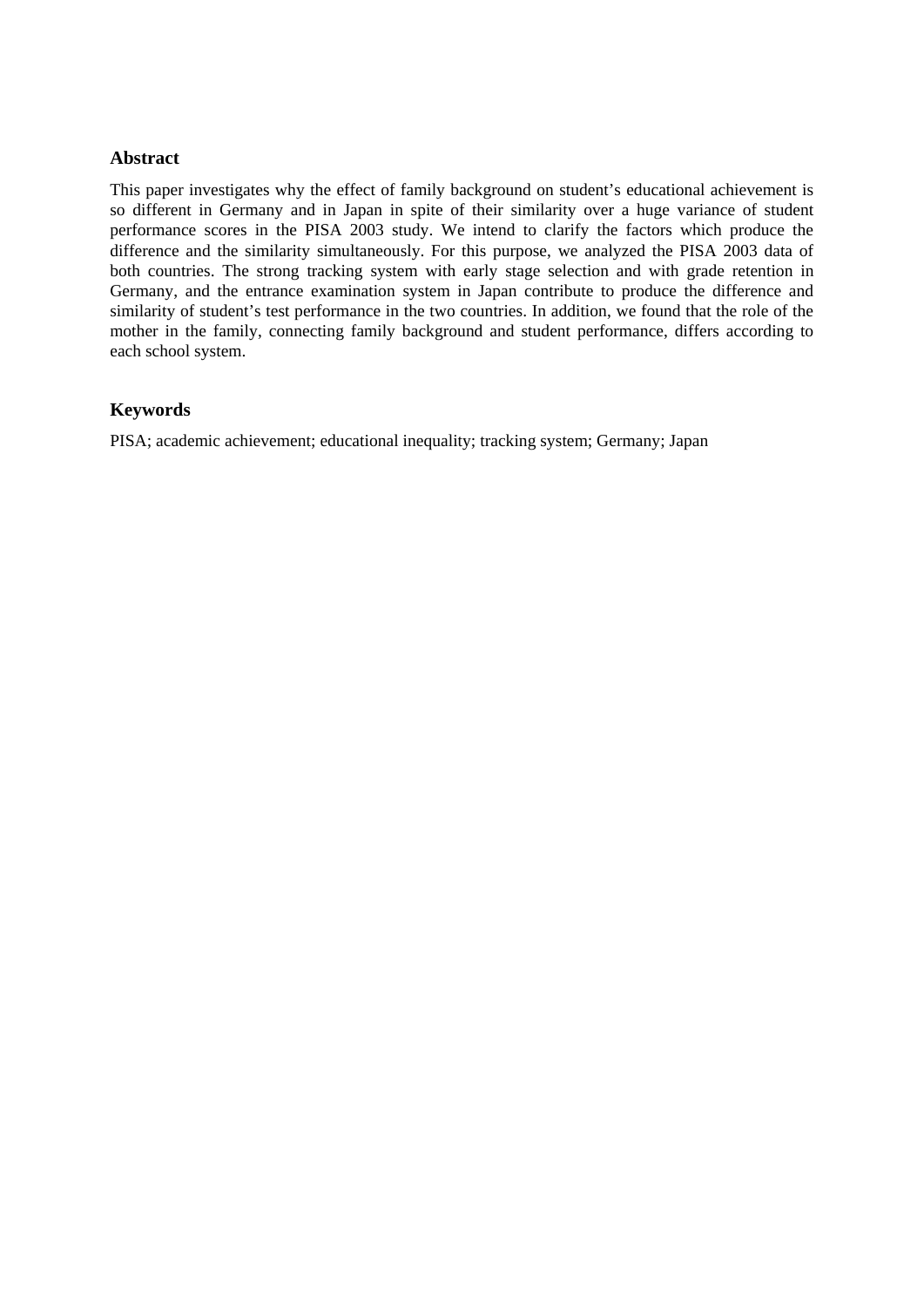#### **1. Introduction**<sup>∗</sup>

1

Educational attainment is deeply influenced by family background in modern society (Shavit and Blossfeld, 1993). To a varying degree academic achievement has played an important role in this attainment process. Because students from an advantaged social background show better academic performance than those from disadvantaged, the influence of academic achievement on educational attainment is clear. Boudon saw this process as a primary effect of class background in his classic work (Boudon, 1973). The purpose of this research is to carry out a comparative analysis of the influence of family background on academic achievement in Germany and in Japan. Using PISA2003 data, we focus on how the educational achievement process varies in different social and institutional contexts.

Germany and Japan share some common results in PISA outcomes. First, a variance in student's performance is large in Germany and also in Japan. Pisa test scores are standardized with 500 averages and with 100 as a standard deviation based on students' test results of the OECD member countries. In most countries, standard deviation of test score is less than 100, whereas that in Japan and in Germany exceeds 100. Low within-school variation and high between-school variation in test performance are another common aspect of two countries. Germany and Japan have a highly stratified secondary school system, which results in low-within and high-between school variations.

But PISA results in Japan are different from those in Germany on other aspects. The most prominent difference between two countries is the test score itself. Whereas the average test score of the German students is a little bit higher than the OECD average, the average test score of Japanese students is among the highest scoring countries of all OECD members. In addition, the two countries are quite different in the relationship between family background and students' test performance.

The regression analysis of math test scores on the family socio-economic status shows that 'Germany and Japan have a similar slope with one unit of difference on the socio-economic scale corresponding to 47 and 46 score points, respectively. However it also indicates, in Japan, there are many exceptions to this general trend so that the relationship explains 12 per cent of the performance variation, while in Germany student performance follows the levels predicted by socio-economic background more closely, with 23 percent of the performance variation explained by socio-economic background (OECD, 2004a, p181)'.

PISA Shock on Germany guided a lot of research to investigate the factors that influence German students' test performance. In such research, the disadvantaged family position of immigrant students and the structure of German educational system (retention and early start tracking) are seen as factors that produce students' poor outcomes and its strong relationship with family background in Germany. Especially, the traditional three-tier school tracking system starting after  $4<sup>th</sup>$  grade is an institutional factor which most researches have focused on (Ammermüller 2004, 2005; Jürges and Schneider 2006; Michaelowa and Bourdon 2006; Hanushek and Wößmann 2006). Here, we discuss this problem from a comparative perspective.

In a comparison between Germany and Japan, we must consider the problem of out-of-school studies including shadow education (Stevenson and Baker 1997; Bray 1999; Baker et.al. 2001). For the countries in East Asia, such as Japan, South Korea, China, and Taiwan, entrance examination plays

<sup>∗</sup> We are grateful to Dr. Jaap Dronkers for giving us the opportunity to conduct this collaborative research. During our stay in Florence from 2006 to 2007, Ojima was a visiting fellow at RSCAS, and received a research grant from the Overseas Research Program of Doshisha University and from the Japan Economic Research Foundation. von Below was a Jean Monnet Fellow at the RSCAS and on leave from her position as Assistant Professor at the Social Science Department, Johann Wolfgang Goethe University, Frankfurt am Main. From 2007, Grant-in-Aid for Scientific Research has enabled us to continue this research.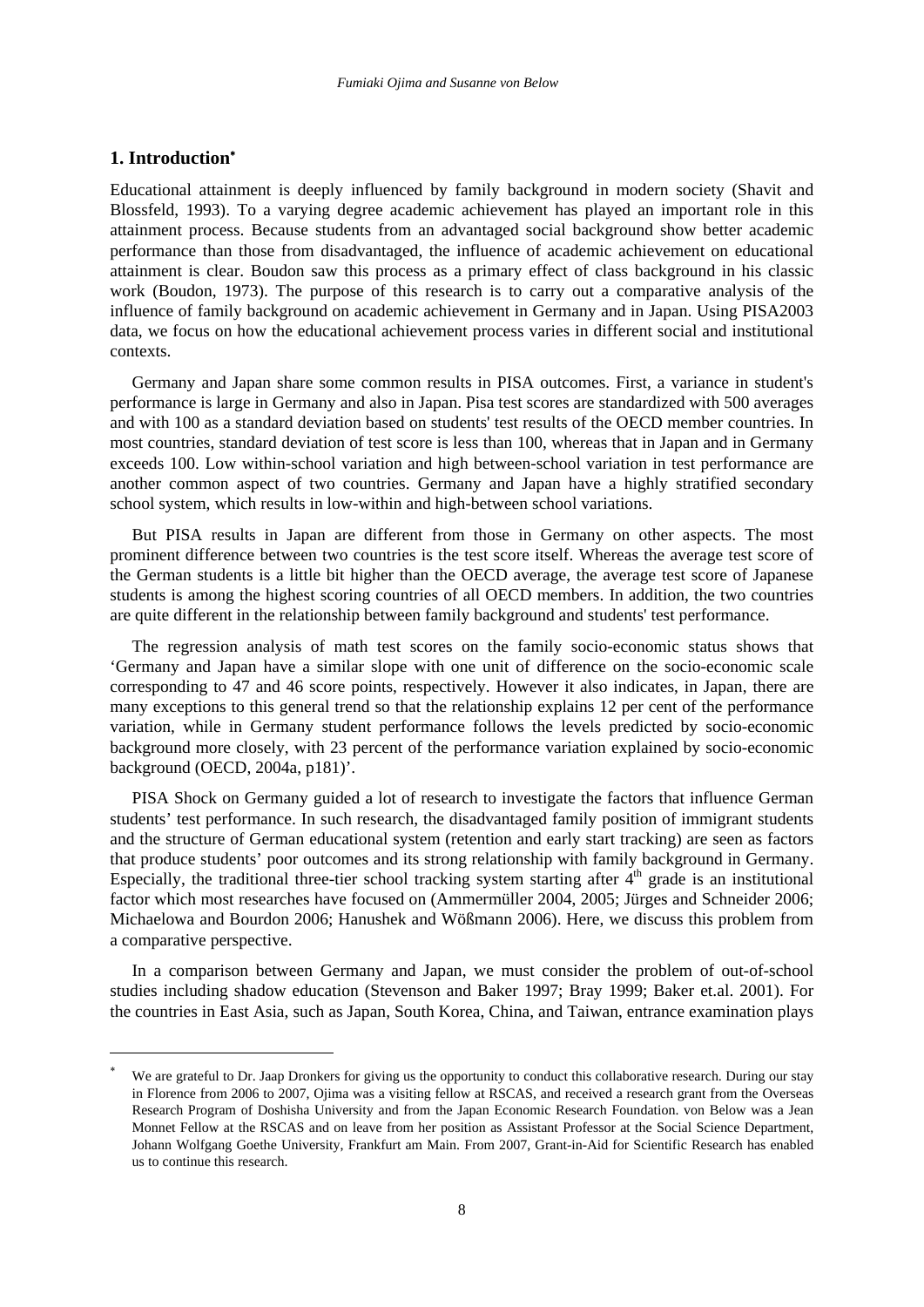a crucial role in the admission process to higher education. In these societies many students use out-ofschool education and spend much time on it for exam preparation. A pervasion of out-of-school education alters the relationship between family background and academic achievement because the strategy of parents for their children's education varies based on such educational circumstances.

In this paper, we analyze the influence of family background and the school system which produce these differences between Germany and Japan. In addition, we focus on the intra-family factors that create the relationship between family background and students' performance, especially on the difference between mother's roles in the two countries.

#### **2. German and Japanese Education System**

School systems in Germany and in Japan are quite different after  $4<sup>th</sup>$  grade. Japanese students learn for 6 years at primary school and 3 years at junior high school both of which teach students in a comprehensive setting. Most German students choose to go to a different type of secondary school after 4<sup>th</sup> grade, at age 10. The school experience of German students varies even in early teens. We will begin by introducing the secondary school system in the two countries.

German secondary schools are classified into three kinds; Gymnasium (grammar school), Realschule (intermediate school) and Hauptschule (general school). German students learn at Grundschule (primary school) and proceed to one of these kinds of school. Most of the students who receive Abitur, which is a qualification for universities, graduate from Gymnasium. Realschule provides opportunities for higher education, other than universities, and preparation for white-collar jobs. Compared to Gymnasium and Realschule, Hauptschule graduates have quite limited opportunities to access to higher education and to white-color jobs. In addition to these types of schools, Germany has a comprehensive secondary school, Gesamtschule. Although some of comprehensive schools provide Abitur for students, they occupy a very small portion of secondary school students who receive Abitur. Its influence is very limited (Schnepf 2002, 2003).

This tripartite tracking system in Germany is considered an important institutional factor influencing intergenerational transmission of social inequality. The effects of social origins on secondary school choice are very strong. Compared with parent's occupation and family income, parent's education is more effective predictor of children's school choice (Schnepf 2002; Schneider 2008). This choice, in turn, affects future educational and occupational attainment. In addition, children's earning differentiation in later life, in part, stems from the relationship between parent's background and their secondary school choice (Dustmann 2004). Secondary school placement is decided based on primary school teacher's recommendation on grounds of student's ability, but parent's preference influences this placement irrespective of student's ability. As a result, German secondary school tracks are highly stratified according to students' academic achievement and to their background.

In contrast to German secondary school system, all Japanese upper secondary schools, or senior high schools, provide an opportunity to enter higher education. Their diploma qualifies for admission to all higher education institutions. Senior high schools are divided into two major tracks institutionally; general academic track (Futsu-ka) and vocational track (Senmon-gakka). Though students who graduate from any type of high school are qualified to advance to higher education, students graduated from general academic tracks have an advantage to access to higher education over those graduated from vocational tracks. At present, more than 70 per cent of students choose the general academic track. Japanese high schools are stratified based on their graduates' advancement to higher education, especially based on graduate's placement to the prestigious universities. Highly ranked schools select students with high academic performance through the use of their entrance examination and of their junior high school records. In this way, Japanese high schools are also highly stratified as to students' academic ability.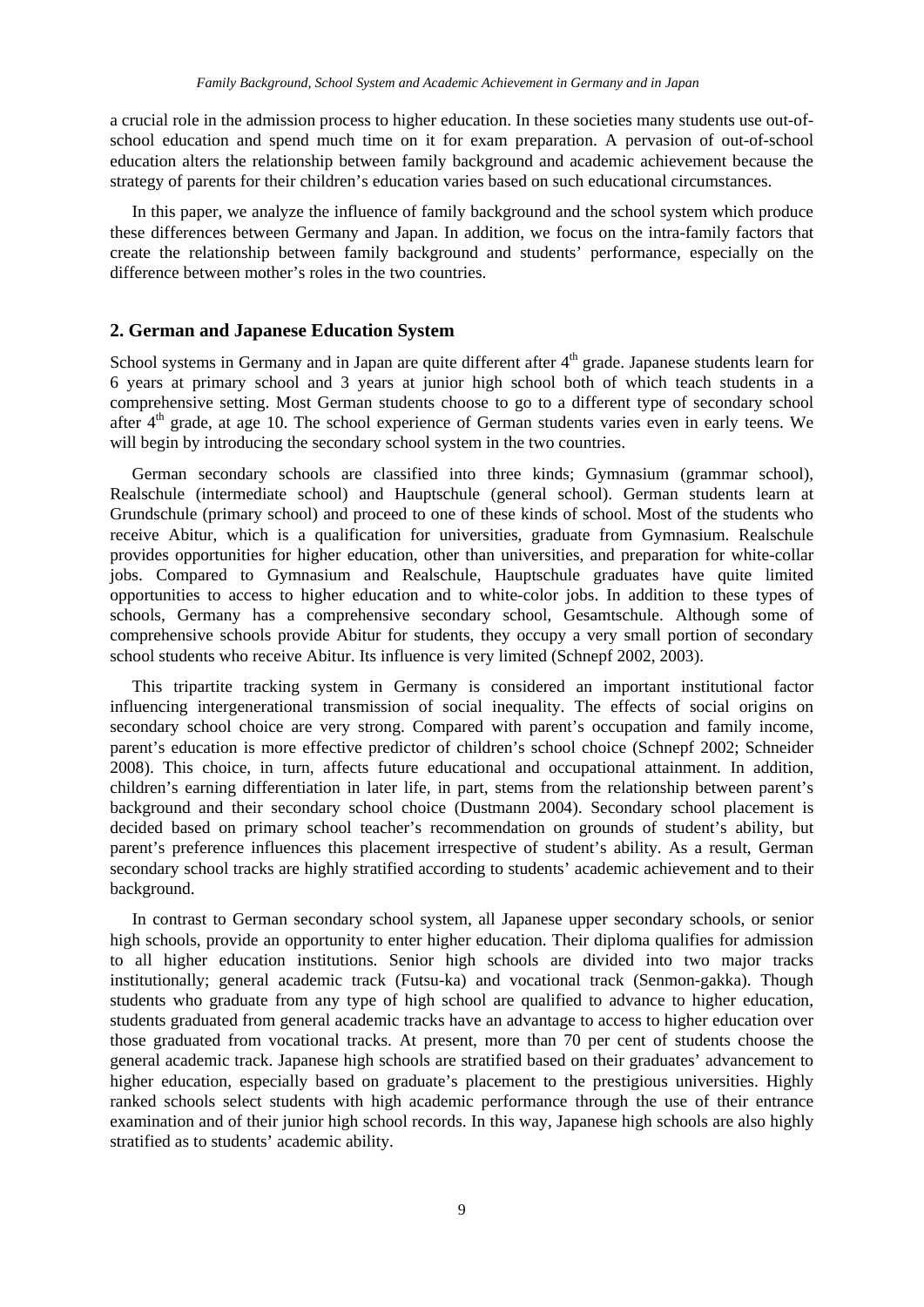To clarify each school's position in the high school stratification system, we classify general academic high schools into three ordered categories according to their higher education advancement ratio. Because we do not have any information about higher education advancement rate of each high school in the PISA sample, schools are classified based on

## **Table 1. Classification of Japanese General High School**

|           | <b>Students' Educational Expectation</b>             |
|-----------|------------------------------------------------------|
| General-A | University $> 80\%$                                  |
|           | and All Students' expectation is and above           |
| General-B | University + Junior College $> 80\%$                 |
|           | Including 'High School' expectation level students.  |
| General-C | General Course which are not classified as General-A |
|           | and General-B                                        |

students' educational expectations, rather from the graduate's advancement rate in each school. Table 1 shows features of each category. We named high schools with the highest students' educational expectations as General-A. Over 80 percent of students in General-A schools expect to complete universities. Schools with intermediate students' expectation are classified as General-B. 80 per cent or more students in General-B schools expect to complete at least junior college. The remaining high schools are classified into General-C. Not only students who want to apply for universities or junior colleges, or professional training schools (Senshu Gakko), but also students who get a job immediately after graduation are enrolled in this type of high school. Students attending General-C schools have a huge variety of career aspirations. In this analysis, Japanese high schools are classified into three types of general academic track high schools and one type of vocational high school<sup>1</sup>.

## **3. Basic Structure of Tripartite Relationships –SES, School and Math Performance**

First, we focus on math performance and on family background of students from each school type. Figure 1a indicates school's average of students' math test scores and of their socio-economic background (ESCS, the index of socio-economic and cultural status, developed by OECD PISA project) in Germany. Schools are categorized into four groups (Gymnasium, Realschule, Hauptschule and Gesamtschule) and are indicated by different shape of dots. Schools' math performance average and their socio-economic background score are highly correlated (r=.830). This figure shows clear differences between four types of school. Gymnasium shares top status in math scores and in socioeconomic background. Realschule follows Gymnasium and Hauptschule follows Realschule. Gesamtschule is scattered around grand mean of each score. In Japan, we can find the same relationships as in Germany.

1

<sup>1</sup> Rohlen's monograph on Japanese senior high school system describes its features very well (Rohlen, 1983).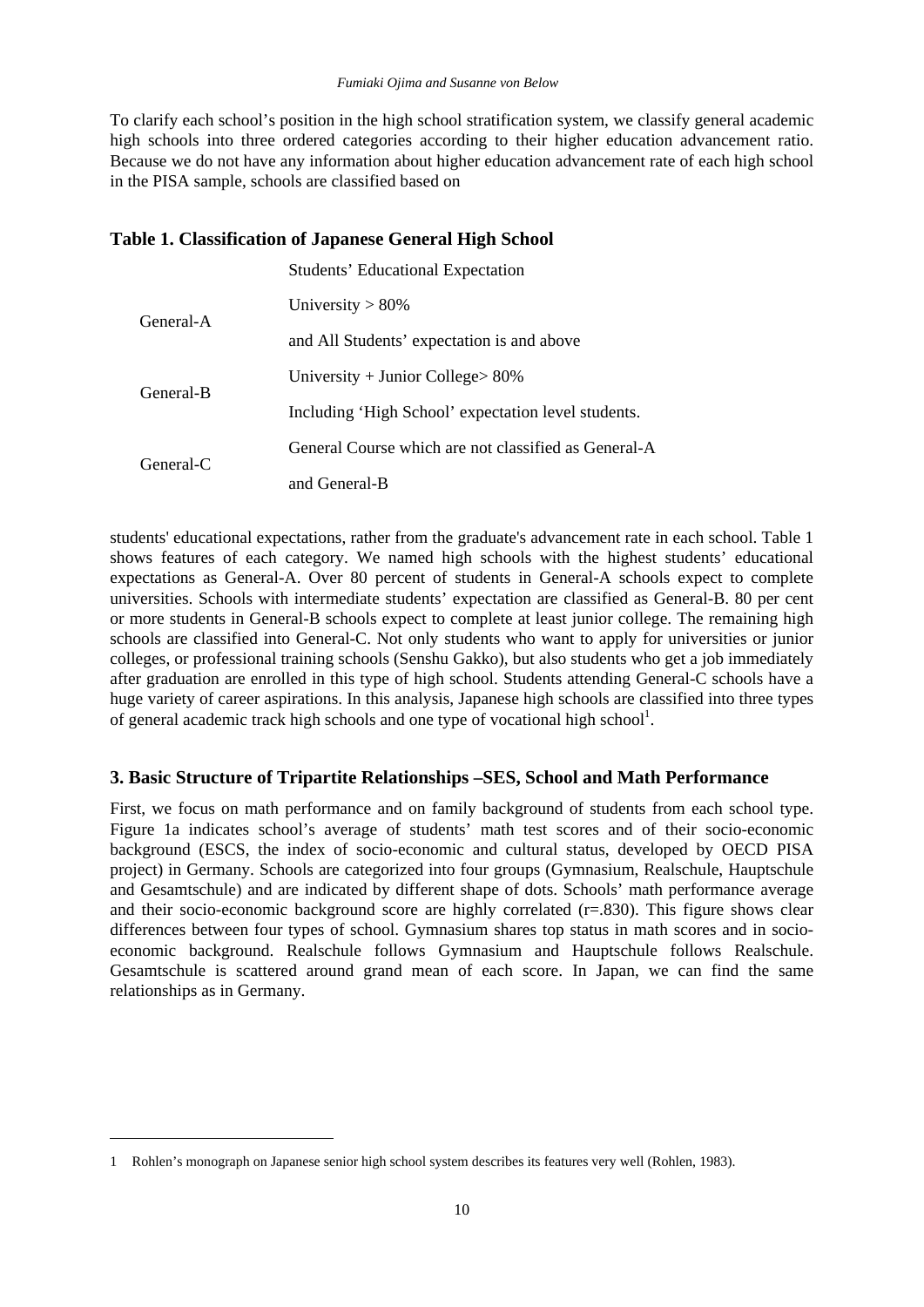

**Figure 1a. Socio-Economic and Cultural Status and Math Score (School Mean : Germany )**



**Figure 1b. Socio-Economic and Cultural Status and Math Score (School Mean : Japan )**

A correlation between schools math performance and their average socio-economic background is .816. General-A schools occupy the top status on math performances and also on socio-economic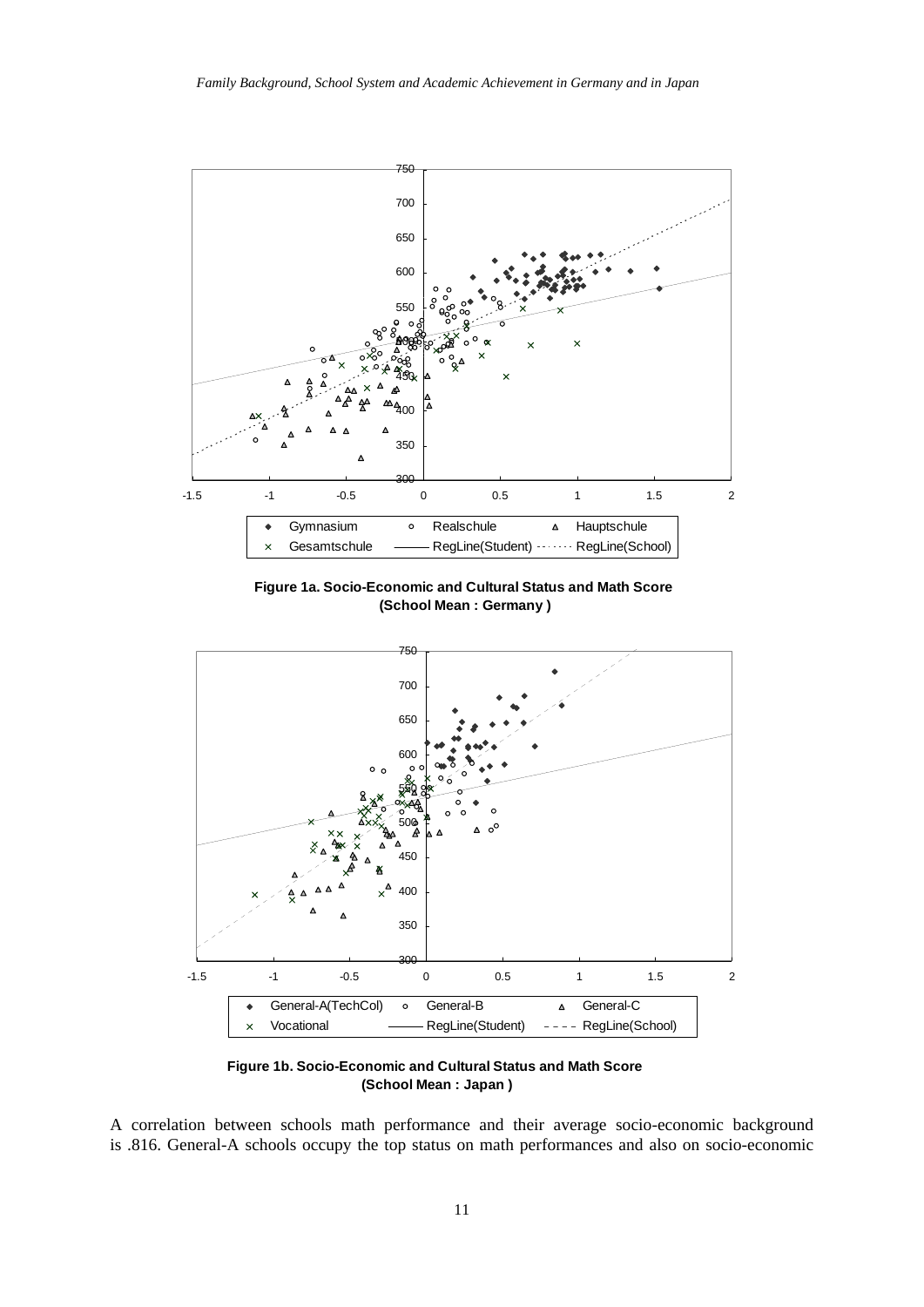background. General-B schools follow General-A. Socio-economic background positions of General-C schools and of vocational high schools do not differ. But average math scores of vocational high schools are a little bit higher than those of General-C schools as a whole.

If we focus on the variation of each school type, we can recognize differences between the two countries. As indicated in Figure 1a and 1b, math test scores' variation of the top ranked schools in Japan is greater than that in Germany. Standard deviation of school average math test scores in Gymnasium is 18.4 compared to 37.6 in General-A schools. Top ranked schools in Germany show the same degree of math performance, whereas top ranked schools in Japan have a big variety of math score averages<sup>2</sup>. The variation between schools in other categories shows less variation. Standard deviation of school averages range between 37.8 and 42.9 in Germany and between 29.7 and 47.5 in Japan. The difference in top ranked schools illustrates the different features of educational environments in the respective countries, as we will discuss later.

Two regression lines are drawn in each figure. The solid line is a regression equation line based on individual students. A dashed line indicates that based on school averages. Germany and Japan have a similar slope based on individual students as PISA has already reported. But the slope of regression lines based on Japanese schools is steeper than that based on German schools; its gradient is 151 and 106 respectively. This result shows that Japanese high schools are highly stratified along the students' academic ability.

Preceding the detailed analysis, we should understand the basic structure of relationships between socio-economic background and school status relating to students' math performance. Figure 2 shows a path diagram illustrating the relationship between socio-economic status and math scores. School type is measured by average student's math test scores of each type of school<sup>3</sup>.

This figure clarifies the features of these structures in two countries. We can observe strong relationships between socio-economic status and school type, and between school type and students' math performance. The path coefficient between socio-economic status and school type is stronger in Germany than in Japan.



#### **Figure 2. Basic Relationship between Socio-economic Status(ESCS) and Students' Math Performance**

1

(1) Standardized Regression Coefficient (2) Upper Row= Germany / Lower Row =. Japan (3) School Type is measured by the mean of students' math test scores. (4) ESCS= the Index of Socio-Economic and Cultural Status

<sup>2</sup> Standard Deviation of school average socio-economic status (ESCS) is not so different between General-A (.21) and Gymnasium (.25).

<sup>3</sup> In this paper, all estimates of the coefficients and of standard errors are calculated by the WesVar5.1. (OECD 2004b, Westat 2007)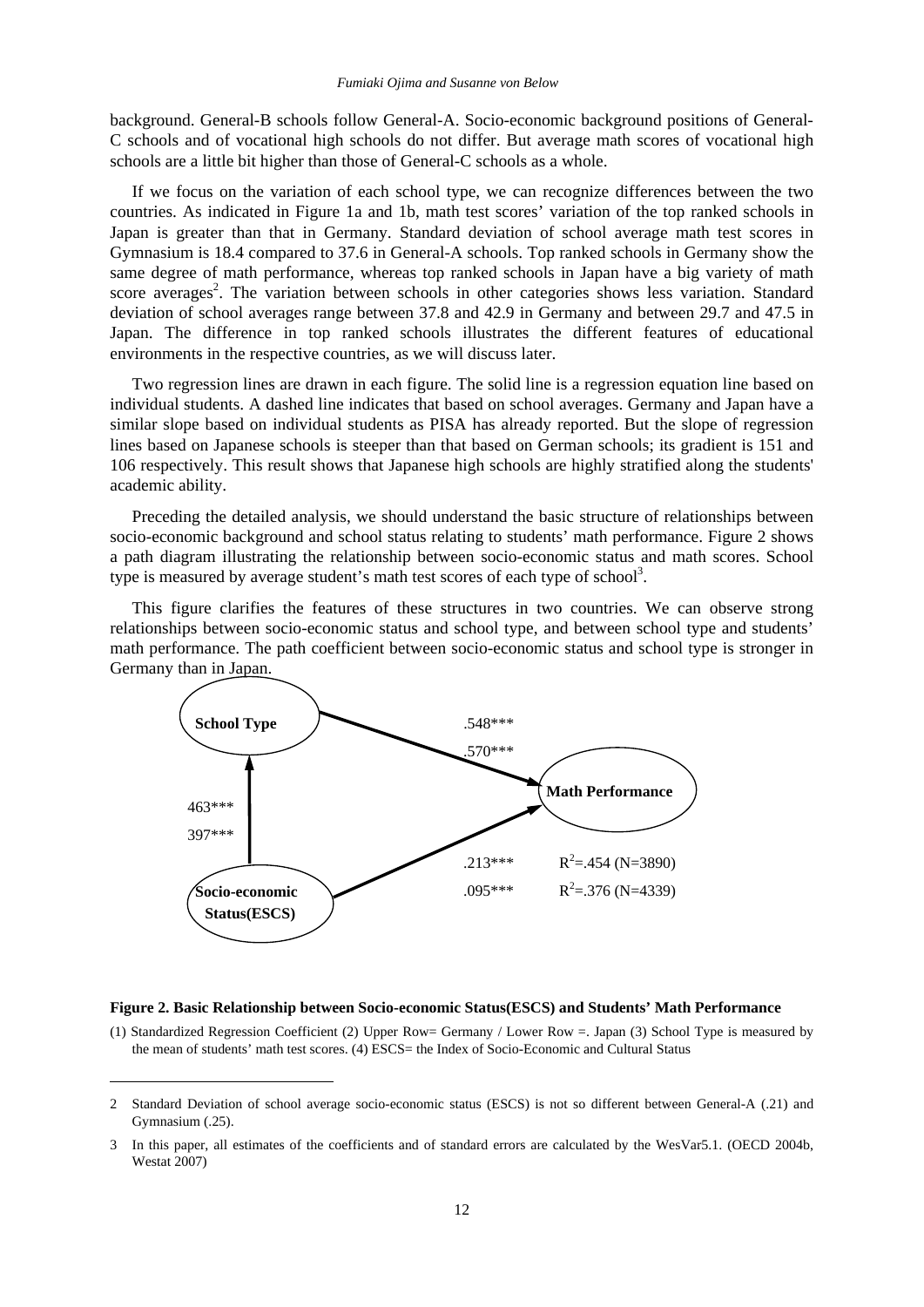The coefficient from school type to students' math performance is slightly weaker in Germany than in Japan. As a result, the degree to which socio-economic background relates to students' performance via school type in Germany is as much as that in Japan, .254 and .226 respectively. Secondly, a direct path from socio-economic status to math performance in Germany is twice as much as that in Japan. Even after controlling by school type average, students' socio-economic background still has considerable effect on math performance in Germany<sup>4</sup>. The indirect relationship between socioeconomic status and students' math performance according to school type is slightly stronger in Germany than in Japan. The direct path from socio-economic status leads to a difference in total linkage between family background and student's academic performance<sup>5</sup>. In the next section we explore factors related to this process.

#### **4. School System and Family Background**

1

Based on cross-country comparisons of variations in educational outcomes of primary and secondary schools, Hanushek and Wößmann (2006) showed that the early tracking system increases educational inequality. It means that early tracking countries increase the variance of test scores from primary school to secondary school. Germany is a typical country in that it has this feature. Although the variation of test scores in Germany at  $4<sup>th</sup>$  grade (at 10 years old) is lower than the international average, at age 15 it is highest between 18 countries. If this increase is related to family social background, early tracking contributes to the reproduction of social inequality<sup>6</sup>.

Socio-economic status and student's math performance is strongly correlated in Germany. Germany is included in the top five countries in which students' performance variation is attributable to their background variables. On the contrary, Japan is ranked at near the bottom in its correlation (OECD 2004a). Based on our analysis, the effect of socio-economic status on academic performance (in math) depending on school type is not necessarily stronger in Germany than it is in Japan. This shows the strength of this relationship in Germany does not result from school characteristics such as these measured by the average math performance of students. To investigate other possible factors, we introduce three variables in addition to socio-economic status and school type. Grade, mother's current job status and out-of-school study hours are incorporated to the regression model to investigate these functions in the academic achievement process.

Repeating the same grade is rarely seen in Japanese secondary schools. All Japanese students in PISA2003 samples are in the  $10<sup>th</sup>$  grade. But German students' grade varies between 7 and 11. Many German students below  $10^{th}$  grade experienced repeating a grade. 81 per cent of  $7^{th}$  grade students have repeated the same grade. 72 per cent of  $8<sup>th</sup>$  grade students and 7.2 per cent of 9 grade students also have repeated at least a year. We estimated the effect of grade on math performance and testify its function to mediate between socio-economic status and students' performance. Grade measured by the deviation from  $10<sup>th</sup>$  grade is added to the base line model first.

Women's participation in the labor force has increased in many countries. At the same time, women's family role in child-raising is still given greater importance than men's. Does the mother have a role in promoting child's academic performance? To test this, we add the mother's job status to our model. If mother has an influence on child's math performance in family life, we can expect significant effect from mother's current job status. Those mothers who can spend much time with the family should be expected to have more influence on her children than those who have work

<sup>4</sup> If we use each school average instead of school type average, a direct path from socio-economic background in Japan is almost zero. However, in Germany, it is still statistically significant and has some predictive power (.147).

<sup>5</sup> We cannot deny the possibility that this direct path may derive from indirect path which is not measured by this model.

<sup>6</sup> Strakova (2007) points out that Czech's tracked education system strengthens the relationship between socio-economic status and students' academic performance in comparison to Nordic countries and Canada.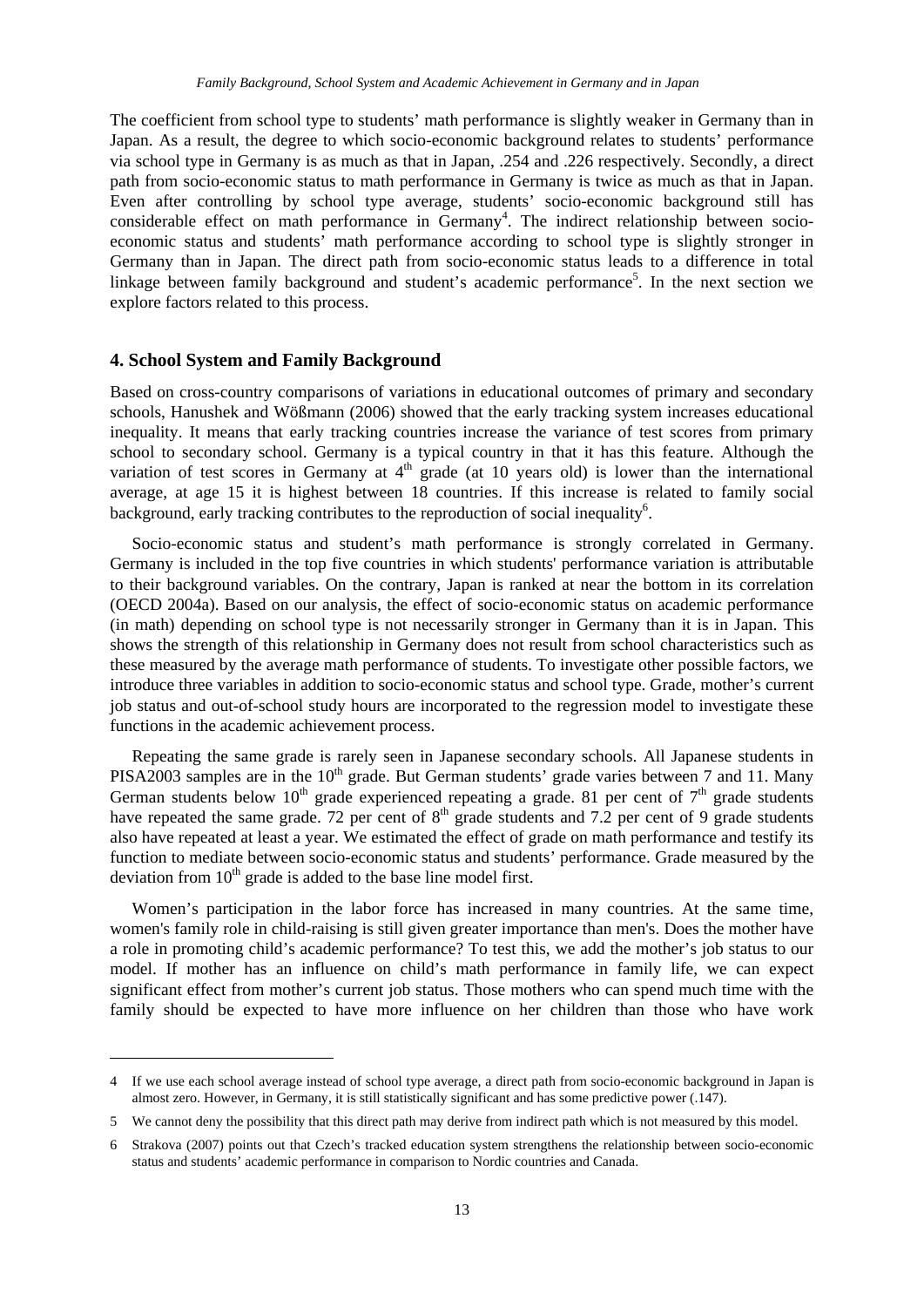commitments. The mother's job status is divided into three categories, full-time worker, part-time worker and no occupation. In the regression model, we analyze the effect of part-timer dummy and that of no-occupation dummy on her child's math performance.

Study hours outside school offer another possibility to mediate family background with math performance, especially in a society which has a highly developed shadow education system (Stevenson and Baker 1992; Bray 1999; Baker et al. 2001). Outside school study including shadow education improves student's academic performance. Based on the results from  $11<sup>th</sup>$  grade Japanese high school student surveys conducted in 1979 and in 1997, Kariya (2000) found that after-school study hours are affected by socio-economic status and that its effect has increased over the 18 years. Hours of homework, those of out-of-school study and those of other study are summed up measure study hours outside school<sup>7</sup>. We investigate this problem in the final section.

Table 2 and Table 3 show five regression models for this series of analysis. Model 1 is a baseline model that uses only gender and socio-economic background as explanatory variables. Three school dummy variables are added to Model 2. Model 3 includes grade as an explanatory variable. Model 4 includes mother's job status dummy variables in addition to Model 3, and interactions between mother's job status and socio-economic status are added in Model 5.

The first two models represent the basis of our analysis. Based on these models, we can outline some features of academic achievement in both countries. With regard to socio-economic status, the regression coefficients of both countries are almost equal but its relationship is different as we have noted. Male students show better performance in both countries. Gender difference is greater in Germany than in Japan. After controlling by three school dummies, boys show 14 points increase in Germany in contrast to no increase in Japan. In consequence, boys in Germany achieve nearly 30 points over girls in the same type of schools $8$ .

Figure 1a and 1b indicated the student's math achievement is quite different between each school type. The results of model 2 show school type distinction clearly. In Germany, Gymnasium students achieve 147 points over Hauptschule students. In Japan, General-A school students score 144 points higher than General-C school students. Other types of school rank between the two extremes. As we recognized by the path diagrams in Figure 2, socio-economic status still has significant effect on math performance in both countries even after controlling for school type dummies. This model also confirms that SES's direct effect is stronger in Germany than Japan.

In the following section, we will investigate the effect of grade, mother's role in the family, and out-of-school study on students' academic achievement.

#### *4-a. Grade*

1

We analyze grade only with German students, because all Japanese students in PISA are in the tenth grade. Let us focus on Model 3. Compared with Model 2,  $\mathbb{R}^2$  increases .067 and the coefficient of grade indicates 40. One grade promotion results in a sizable increase in math test scores. Not only type of school, but also grade in the same school type still makes students' math performance differ significantly. As an average test score increase with student's grade in every school type, grade's influence exerts on student's performance independent of school types. In addition, the coefficients of other variables except for gender go down. The coefficients of three school dummies are reduced between 12 and 17 points, and that of socio-economic status decreases more than 3 points. This shows school type effect is partly derived from the difference of grade composition in each school type. The

<sup>7</sup> We did not include study hours of tutors because it correlates negatively with math test scores in most countries, even in Japan. Parents whose child shows poor academic performs are inclined to use a private tutoring.

<sup>8</sup> Although male superiority is found in all school types in Germany, we can find such superiority only in the highly ranked schools in Japan. This finding is interesting, but it is not our present concern.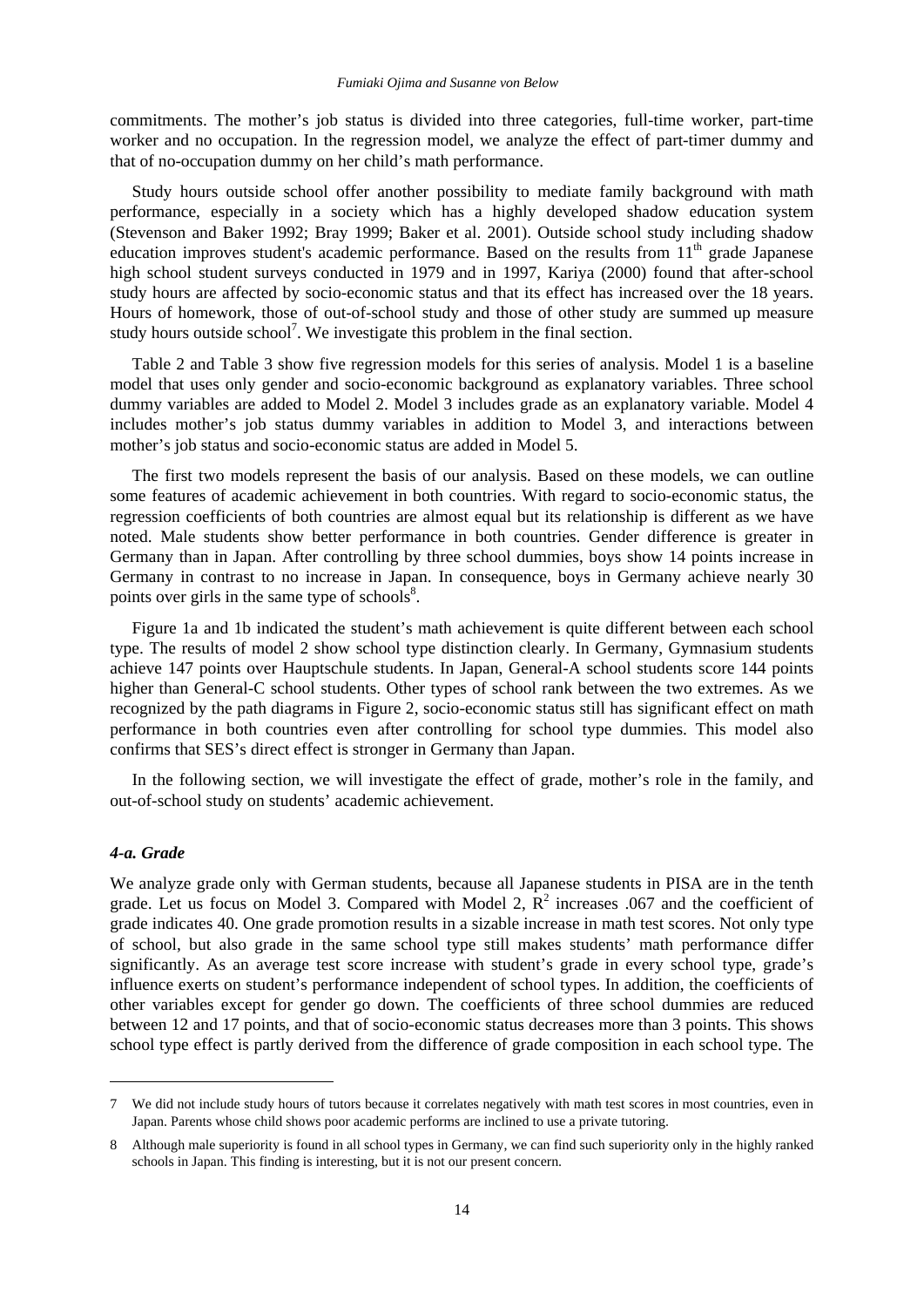decrease of socio-economic status implies another function of grade. Grade plays an intermediate role between socio-economic status and math performance.

|                                         | Model 1     |          |              |       | Model 2     |          |              |       |
|-----------------------------------------|-------------|----------|--------------|-------|-------------|----------|--------------|-------|
|                                         | Coefficient | Standard | Standardized |       | Coefficient | Standard | Standardized |       |
|                                         | Estimate    | Error    | Coefficient  |       | Estimate    | Error    | Coefficient  |       |
| Intercept                               | 501.809     | 3.177    |              | $***$ | 418.438     | 6.962    |              | ***   |
| Gender (Male=1, Female=0)               | 15.417      | 3.437    | 0.082        | ***   | 29.545      | 2.733    | 0.156        | ***   |
| Socio-Economic Status (ESCS)            | 45.171      | 1.692    | 0.467        | ***   | 20.114      | 1.802    | 0.208        | ***   |
| Gymnasium                               |             |          |              |       | 146.612     | 7.984    | 0.732        | ***   |
| Realschule                              |             |          |              |       | 78.408      | 8.419    | 0.397        | ***   |
| Gesamtschule                            |             |          |              |       | 48.433      | 9.637    | 0.155        | $***$ |
| Hauptschule <ref.></ref.>               |             |          |              |       |             |          |              |       |
| Grade minus 10                          |             |          |              |       |             |          |              |       |
| Mother Part-time                        |             |          |              |       |             |          |              |       |
| Mother No Occupation                    |             |          |              |       |             |          |              |       |
| Mother Full-time $\langle Ref. \rangle$ |             |          |              |       |             |          |              |       |
| Mo Part-time* SES(ESCS)                 |             |          |              |       |             |          |              |       |
| Mo No Occ. * SES(ESCS)                  |             |          |              |       |             |          |              |       |
|                                         |             |          |              |       |             |          |              |       |
| $R^2$                                   | 0.224       |          |              |       | 0.476       |          |              |       |
| $R^2$ Increase                          |             |          |              |       | 0.252       |          |              |       |

## **Table 2. Regression Analysis of Predicting Student's Math Performance (Germany)**

\*\*\* P<.001 \*\* P<.01 \* P<.05 + P<.10

N=3855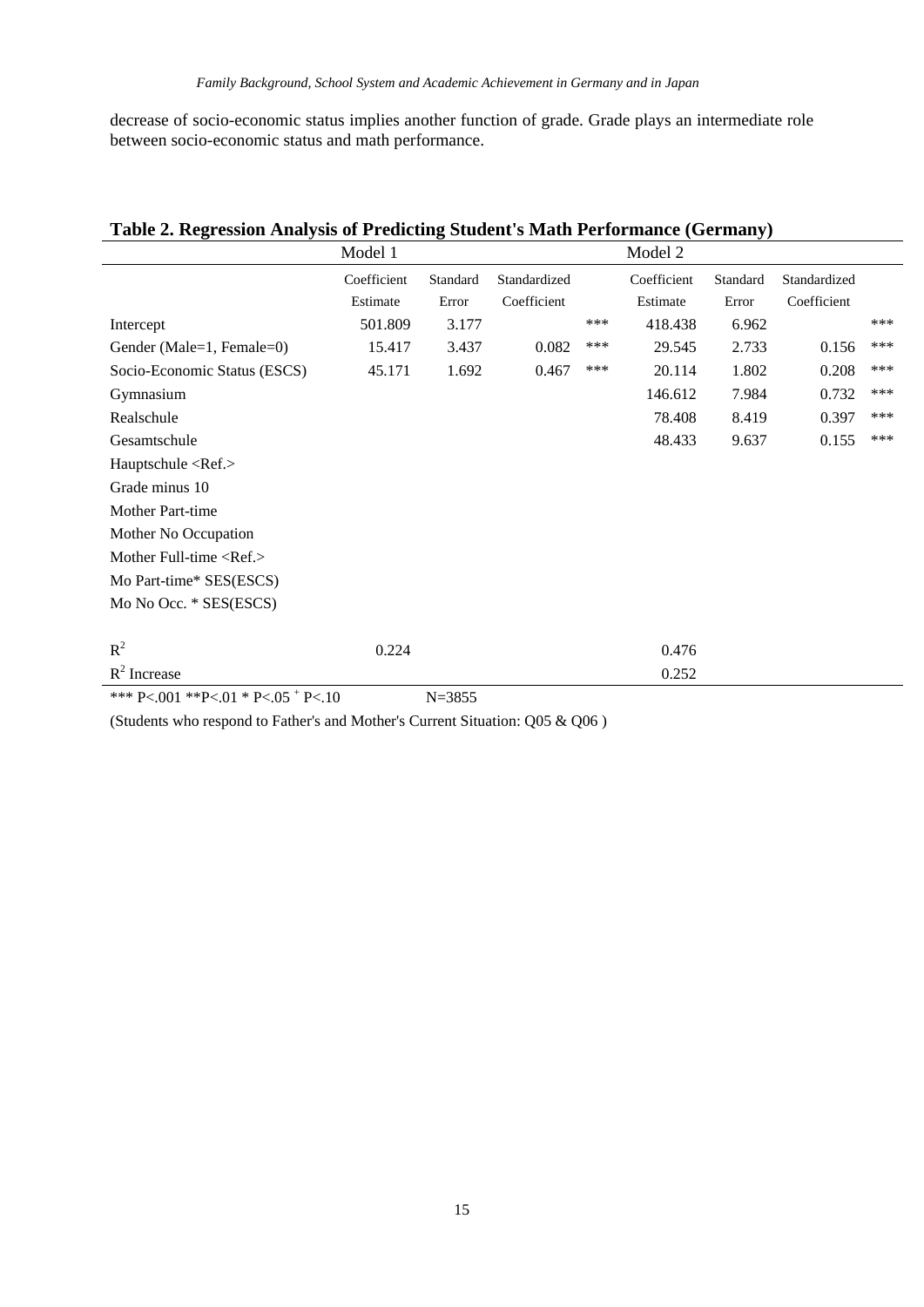## **(continued)**

|                                         | Model 3     |          |              |     | Model 4     |          |              |       | Model 5     |          |              |       |
|-----------------------------------------|-------------|----------|--------------|-----|-------------|----------|--------------|-------|-------------|----------|--------------|-------|
|                                         | Coefficient | Standard | Standardized |     | Coefficient | Standard | Standardized |       | Coefficient | Standard | Standardized |       |
|                                         | Estimate    | Error    | Coefficient  |     | Estimate    | Error    | Coefficient  |       | Estimate    | Error    | Coefficient  |       |
| Intercept                               | 465.681     | 7.488    |              | *** | 459.042     | 7.360    |              | ***   | 460.022     | 7.375    |              | $***$ |
| Gender (Male=1, Female=0)               | 32.012      | 2.507    | 0.169        | *** | 32.076      | 2.484    | 0.170        | ***   | 32.037      | 2.464    | 0.169        | ***   |
| Socio-Economic Status (ESCS)            | 16.718      | 1.684    | 0.173        | *** | 16.750      | 1.705    | 0.173        | ***   | 13.985      | 2.339    | 0.145        | ***   |
| Gymnasium                               | 129.205     | 7.546    | 0.645        | *** | 129.476     | 7.429    | 0.647        | ***   | 129.392     | 7.439    | 0.646        | ***   |
| Realschule                              | 66.069      | 7.940    | 0.335        | *** | 66.432      | 7.891    | 0.337        | ***   | 66.253      | 7.929    | 0.336        | ***   |
| Gesamtschule                            | 33.461      | 9.367    | 0.107        | *** | 34.087      | 9.398    | 0.109        | $***$ | 34.061      | 9.404    | 0.109        | $***$ |
| Hauptschule <ref.></ref.>               |             |          |              |     |             |          |              |       |             |          |              |       |
| Grade minus 10                          | 40.053      | 2.391    | 0.274        | *** | 40.036      | 2.397    | 0.274        | ***   | 40.059      | 2.393    | 0.274        | ***   |
| Mother Part-time                        |             |          |              |     | 11.439      | 3.198    | 0.059        | ***   | 10.637      | 3.270    | 0.055        | ***   |
| Mother No Occupation                    |             |          |              |     | 6.445       | 3.662    | 0.030        | $+$   | 5.495       | 3.665    | 0.026        |       |
| Mother Full-time $\langle Ref. \rangle$ |             |          |              |     |             |          |              |       |             |          |              |       |
| Mo Part-time*SES(ESCS)                  |             |          |              |     |             |          |              |       | 2.615       | 2.954    | 0.017        |       |
| Mo No Occ.* SES(ESCS)                   |             |          |              |     |             |          |              |       | 5.311       | 3.444    | 0.032        |       |
|                                         |             |          |              |     |             |          |              |       |             |          |              |       |
| $R^2$                                   | 0.543       |          |              |     | 0.546       |          |              |       | 0.547       |          |              |       |
| $R^2$ Increase                          | 0.067       |          |              |     | 0.003       |          |              |       | 0.001       |          |              |       |

\*\*\* P<.001 \*\*P<.01 \* P<.05 + P<.10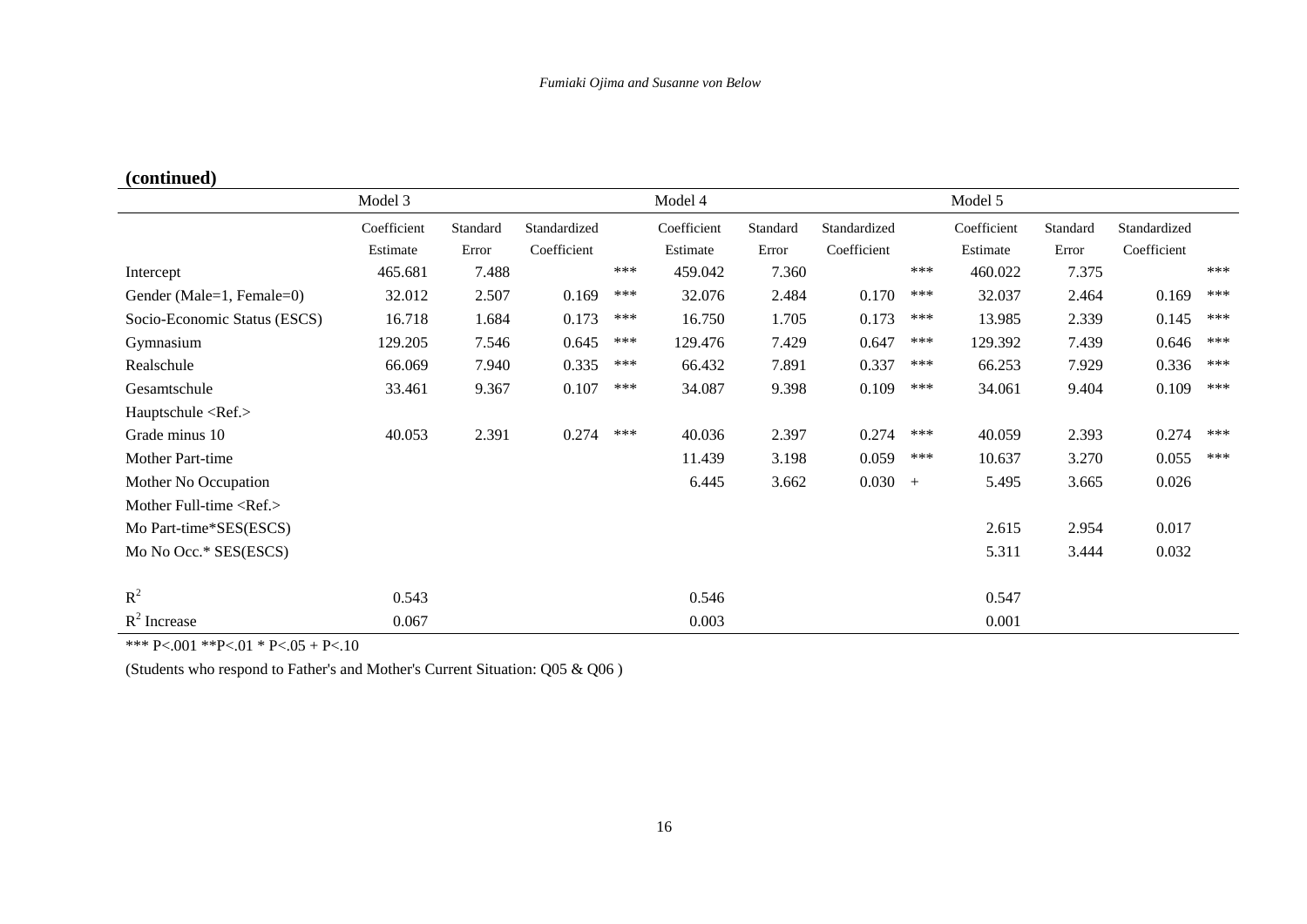**(Japan)**

| Table 5. Regression Analysis of Predicting Student s Math Performance | Model 1                 |                   |                             |       | Model 2                 |                   |                             |     |
|-----------------------------------------------------------------------|-------------------------|-------------------|-----------------------------|-------|-------------------------|-------------------|-----------------------------|-----|
|                                                                       | Coefficient<br>Estimate | Standard<br>Error | Standardized<br>Coefficient |       | Coefficient<br>Estimate | Standard<br>Error | Standardized<br>Coefficient |     |
| Intercept                                                             | 533.751                 | 3.520             |                             | ***   | 466.528                 | 8.140             |                             | *** |
| Gender (Male=1, Female=0)                                             | 12.893                  | 4.921             | 0.065                       | $***$ | 12.897                  | 3.876             | 0.065                       | *** |
| Socio-Economic Status (ESCS)                                          | 44.458                  | 4.190             | 0.323                       | ***   | 13.584                  | 2.573             | 0.099                       | *** |
| General-A                                                             |                         |                   |                             |       | 144.154                 | 9.071             | 0.665                       | *** |
| General-B                                                             |                         |                   |                             |       | 73.210                  | 9.720             | 0.301                       | *** |
| Vocational                                                            |                         |                   |                             |       | 33.620                  | 9.587             | 0.145                       | *** |
| General-C <ref.></ref.>                                               |                         |                   |                             |       |                         |                   |                             |     |
| Grade minus 10                                                        |                         |                   |                             |       |                         |                   |                             |     |
| Mother Part-time                                                      |                         |                   |                             |       |                         |                   |                             |     |
| Mother No Occupation                                                  |                         |                   |                             |       |                         |                   |                             |     |
| Mother Full-time <ref.></ref.>                                        |                         |                   |                             |       |                         |                   |                             |     |
| Mo Part-time* SES(ESCS)                                               |                         |                   |                             |       |                         |                   |                             |     |
| Mo No Occ.* SES(ESCS)                                                 |                         |                   |                             |       |                         |                   |                             |     |
| $R^2$                                                                 | 0.107                   |                   |                             |       | 0.381                   |                   |                             |     |
| $R^2$ Increase                                                        |                         |                   |                             |       | 0.274                   |                   |                             |     |

## **Table 3. Regression Analysis of Predicting Student's Math Performance**

\*\*\* P<.001 \*\* P<.01 \* P<.05 + P<.10  $N=4339$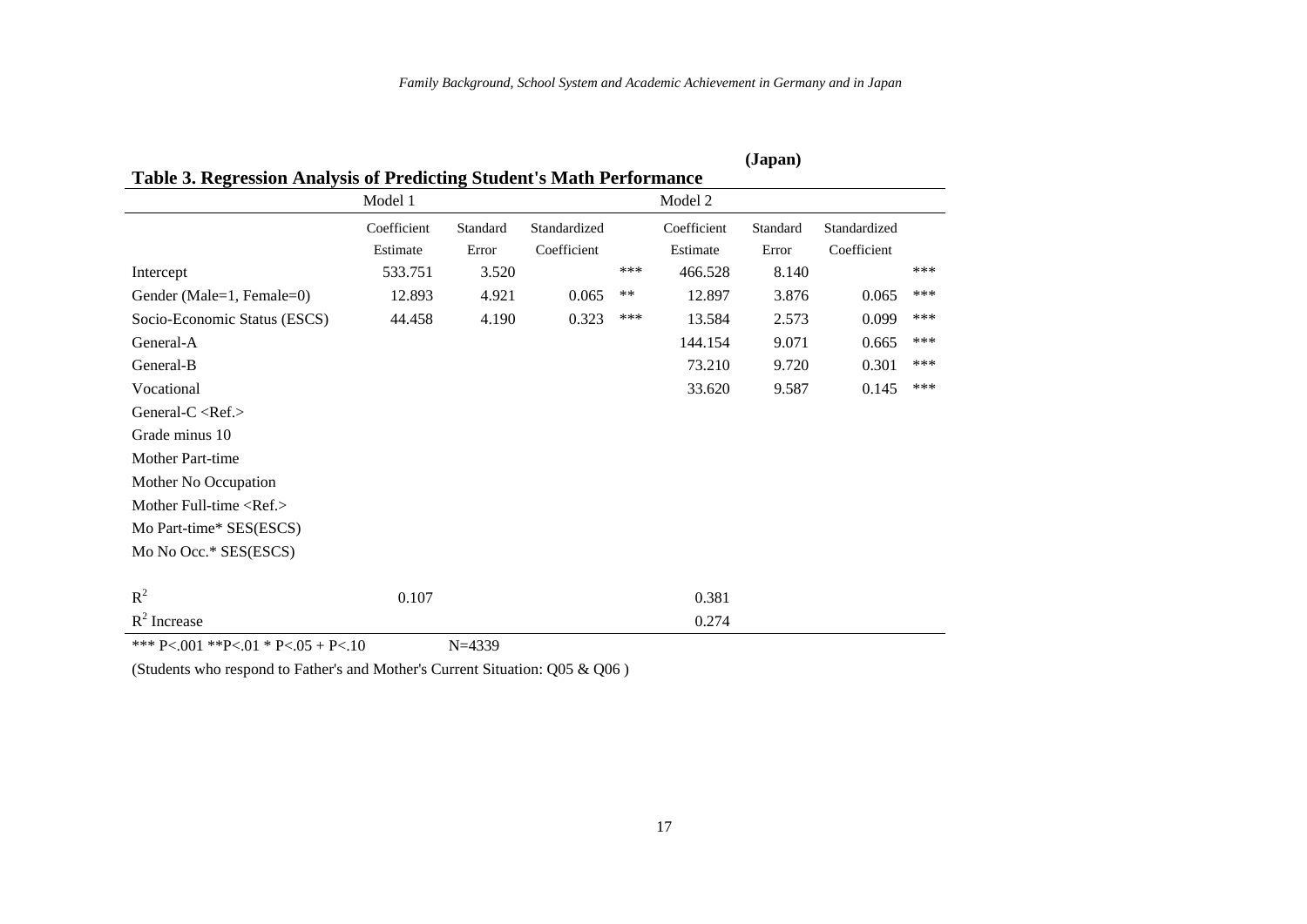## **(continued)**

|                                         | Model 3     |          |              |       | Model 4     |          |              |     | Model 5     |          |              |       |
|-----------------------------------------|-------------|----------|--------------|-------|-------------|----------|--------------|-----|-------------|----------|--------------|-------|
|                                         | Coefficient | Standard | Standardized |       | Coefficient | Standard | Standardized |     | Coefficient | Standard | Standardized |       |
|                                         | Estimate    | Error    | Coefficient  |       | Estimate    | Error    | Coefficient  |     | Estimate    | Error    | Coefficient  |       |
| Intercept                               | 466.528     | 8.14     |              | $***$ | 462.594     | 8.321    |              | *** | 462.594     | 8.314    |              | ***   |
| Gender (Male=1, Female=0)               | 12.897      | 3.876    | 0.065        | ***   | 12.929      | 3.859    | 0.065        | *** | 12.908      | 3.852    | 0.065        | ***   |
| Socio-Economic Status (ESCS)            | 13.584      | 2.573    | 0.099        | ***   | 14.197      | 2.626    | 0.103        | *** | 13.797      | 3.377    | 0.1          | $***$ |
| General-A                               | 144.154     | 9.071    | 0.665        | ***   | 143.688     | 9.091    | 0.663        | *** | 143.720     | 9.085    | 0.663        | ***   |
| General-B                               | 73.210      | 9.720    | 0.301        | ***   | 72.966      | 9.680    | 0.300        | *** | 73.030      | 9.673    | 0.301        | ***   |
| Vocational                              | 33.620      | 9.587    | 0.145        | ***   | 33.412      | 9.563    | 0.144        | *** | 33.479      | 9.549    | 0.145        | ***   |
| General-C <ref.></ref.>                 |             |          |              |       |             |          |              |     |             |          |              |       |
| Grade minus 10                          |             |          |              |       |             |          |              |     |             |          |              |       |
| Mother Part-time                        |             |          |              |       | 7.065       | 3.819    | 0.065        | $+$ | 6.700       | 3.812    | 0.033        | $+$   |
| Mother No Occupation                    |             |          |              |       | 5.108       | 4.124    | 0.103        |     | 5.055       | 4.139    | 0.023        |       |
| Mother Full-time $\langle Ref. \rangle$ |             |          |              |       |             |          |              |     |             |          |              |       |
| Mo Part-time* SES(ESCS)                 |             |          |              |       |             |          |              |     | $-1.760$    | 4.657    | $-0.008$     |       |
| Mo No Occ.* SES(ESCS)                   |             |          |              |       |             |          |              |     | 3.419       | 4.815    | 0.014        |       |
|                                         |             |          |              |       |             |          |              |     |             |          |              |       |
| $R^2$                                   | 0.381       |          |              |       | 0.382       |          |              |     | 0.383       |          |              |       |
| $R^2$ Increase                          | 0.000       |          |              |       | 0.001       |          |              |     | 0.001       |          |              |       |

\*\*\* P<.001 \*\*P<.01 \* P<.05 + P<.10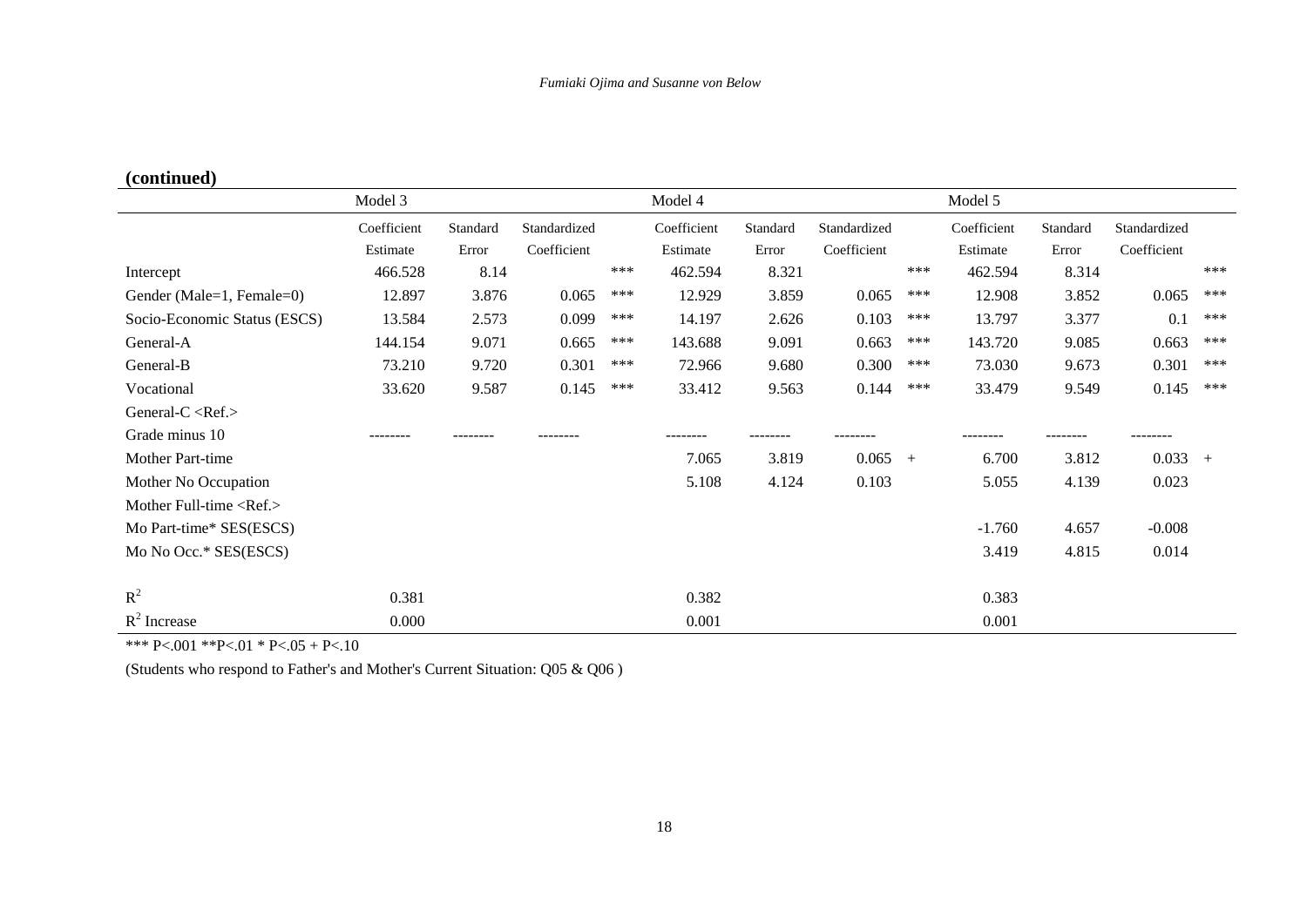|                           | Model 1                 |                   |                                 |                         | Model 2                 |                   |                                 |                         |
|---------------------------|-------------------------|-------------------|---------------------------------|-------------------------|-------------------------|-------------------|---------------------------------|-------------------------|
|                           | Coefficient<br>Estimate | Standard<br>Error | Standardize<br>d<br>Coefficient |                         | Coefficient<br>Estimate | Standard<br>Error | Standardize<br>d<br>Coefficient |                         |
| Intercept                 | $-0.882$                | 0.018             |                                 | **<br>$\ast$            | $-1.180$                | 0.037             |                                 | **<br>$\ast$            |
| Gender (Male=1)           | $-0.101$                | 0.024             | $-0.078$                        | $\ast$ $\ast$<br>$\ast$ | $-0.062$                | 0.023             | $-0.048$                        | **                      |
| SES (ESCS)                | 0.151                   | 0.009             | 0.229                           | $\ast$ $\ast$<br>$\ast$ | 0.085                   | 0.012             | 0.128                           | $\ast$ $\ast$<br>$\ast$ |
| Gymnasium                 |                         |                   |                                 |                         | 0.435                   | 0.045             | 0.318                           | **<br>$\ast$            |
| Realschule                |                         |                   |                                 |                         | 0.308                   | 0.039             | 0.229                           | **<br>$\ast$            |
| Gesamtschule              |                         |                   |                                 |                         | 0.374                   | 0.041             | 0.175                           | **<br>$\ast$            |
| Hauptschule <ref.></ref.> |                         |                   |                                 |                         |                         |                   |                                 |                         |
|                           |                         |                   |                                 |                         |                         |                   |                                 |                         |
| $R^2$                     | 0.059                   |                   |                                 |                         | 0.108                   |                   |                                 |                         |
| $R^2$ Increase            |                         |                   |                                 |                         | 0.049                   |                   |                                 |                         |

### **Table. 4 Regression Analysis of Predicting Student's Grade (Deviation from 10) (Germany)**

\*\*\*  $P < 001$  \*\* $P < 01$  \*  $P < 05 + P < 10$  N=3858

(Students who respond to Father's and Mother's Current Situation: Q05 & Q06 )

To test this relationship, we have regressed student's grade on gender, socio-economic background and school type dummies (Table 4). Socio-economic status has significant effect on student's grade, and it is still significant even after controlling by school type variables. This result indicates that grade as well as school type mediates SES influence on math performance. Such an intermediate function of grade in part contributes to the direct path from socio-economic background to math performance shown in Figure 2. In this sense, the retention system in Germany contributes to inequality of educational opportunity.

#### *4-b. Mother's Job Status*

Nowadays many mothers work outside the house. Does a mother's job status have any influence on a child's academic work? Germany and Japan shows a similar distribution. One third of mothers are working full-time. Nearly 40 per cent work part-time, and rest of them are looking for job or have no occupation.

In the analysis, we use part-time dummy and no occupation dummy (including no occupation and looking for job). Full-timer is their reference category. Model 4 in Table 2 shows the result of mother's job status on students' math test scores in Germany. Inclusion of mother's job status dummies added .003 points to  $\mathbb{R}^2$ . If a student's mother works as a part-timer, their math test score increases by 11 points compared to those who have full-time working mother. If a student's mother has no occupation, such a student gets 6 points more. This result suggests that mother who stays at home for a longer time has a positive influence on child's academic activities in Germany. In addition, the interactions of mother's job status with socio-economic status in model 5 are positive, which are not statistically significant. This implies such mother's influence is more effective in high socioeconomic status families.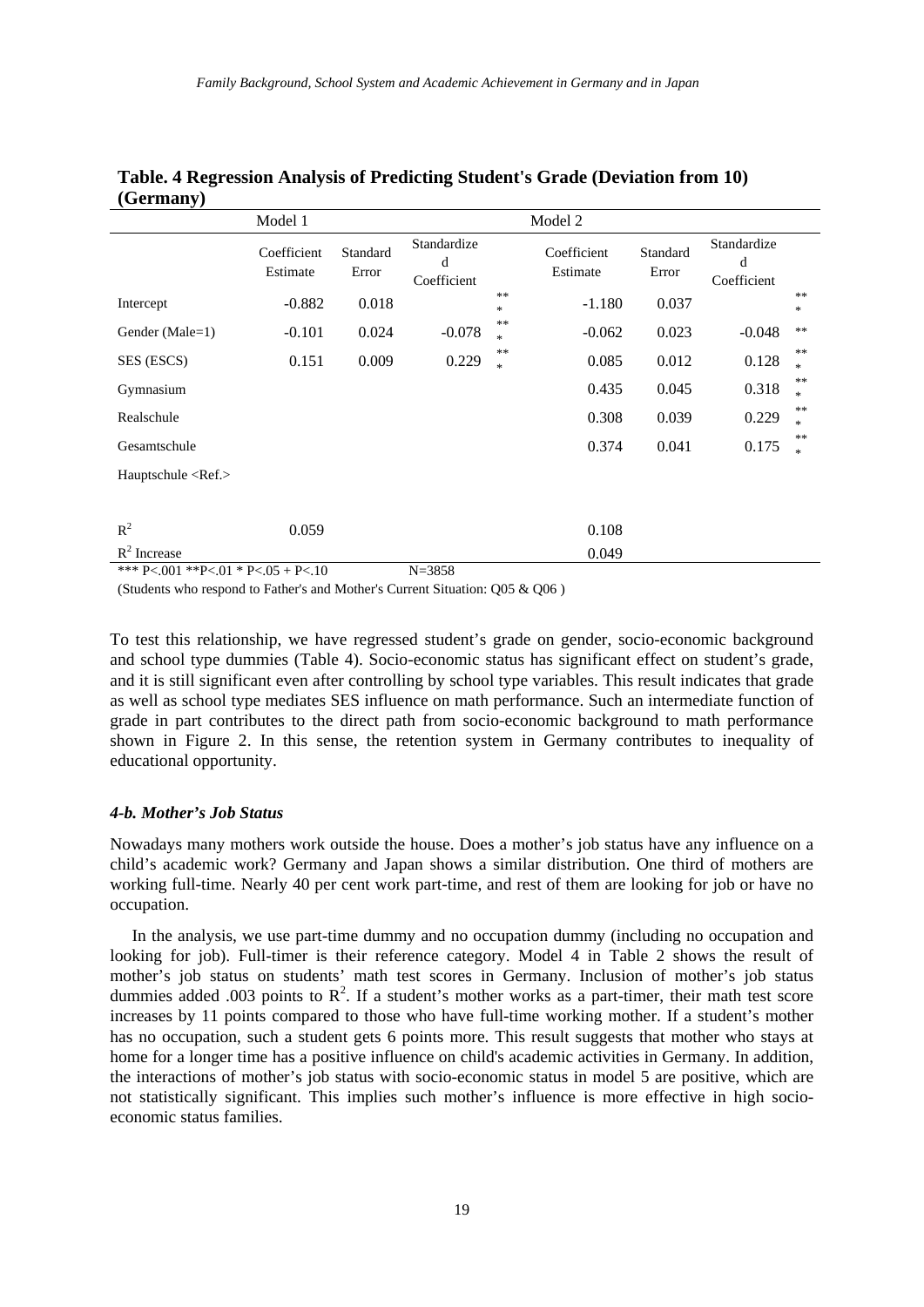If a student's mother is part-timer or has no occupation, she has a positive influence on a student's academic performance in Japan (Table 3). But their effects are not as large as those in Germany. An increase of  $\mathbb{R}^2$  between Model 3 and Model 4 is only .001. It is true that mother's job status affects her child's math performance in Japan, but it is more important in Germany than in Japan.

#### *4-c. Study Hours Outside Schools*

Students study not only in schools but also at home. In some societies, they spend much time of study in other private educational institutions in addition to school. It is worth analyzing study outside school because it has the possibility to mediate between family background and students' academic performance. PISA's 2003 student questionnaire includes questions about study hours per week inside and outside school. Out of these questions, we utilize the answers to three questions on the numbers of study hours outside of school engaged in (1)homework, (2)out-of-school classes and (3)other study. The total hours of these three kinds of extra-curricular study are used for this analysis.

**Table 5.Regression Analysis of Predicting Student's Math Performance<Study Outside of School>**

|                                | Germany      |          |              |     | Japan       |          |              |     |
|--------------------------------|--------------|----------|--------------|-----|-------------|----------|--------------|-----|
|                                | Coefficient  | Standard | Standardized |     | Coefficient | Standard | Standardized |     |
|                                | Estimate     | Error    | Coefficient  |     | Estimate    | Error    | Coefficient  |     |
| Intercept                      | 470.082      | 7.520    |              | *** | 463.733     | 8.967    |              | *** |
| Gender (Male=1)                | 27.335       | 3.223    | 0.156        | *** | 15.124      | 4.122    | 0.078        | *** |
| SES (ESCS)                     | 14.770       | 1.783    | 0.163        | *** | 11.603      | 2.763    | 0.085        | *** |
| Gymnasium / General-A          | 124.454      | 7.548    | 0.692        | *** | 126.013     | 9.548    | 0.604        | *** |
| Realschule / General-B         | 64.071       | 7.305    | 0.351        | *** | 67.215      | 9.880    | 0.286        | *** |
| Gesamtschule /Vocational       | 37.929       | 10.499   | 0.124        | *** | 32.722      | 10.023   | 0.145        | *** |
| Hauptschule / General-C        | $<$ Ref. $>$ |          |              |     |             |          |              |     |
| Grade minus 10                 | 34.359       | 2.478    | 0.245        | *** |             |          |              |     |
| Mother Part-time               | 13.202       | 3.168    | 0.074        | *** | 4.188       | 4.037    | 0.021        |     |
| Mother No Occupation           | 8.225        | 3.886    | 0.041        | ∗   | 4.199       | 4.370    | 0.019        |     |
| Mother Full-time <ref.></ref.> |              |          |              |     |             |          |              |     |
| <b>Outside School Study</b>    | $-0.602$     | 0.223    | $-0.040$     | *** | 1.765       | 0.306    | 0.136        | *** |
| (Hours/Week)                   |              |          |              |     |             |          |              |     |
| $R^2$                          | 0.500        |          |              |     | 0.388       |          |              |     |
| N                              | $N = 2840$   |          |              |     | $N = 3608$  |          |              |     |

\*\*\* P<.001 \*\* P<.01 \* P<.05 + P<.10

(Students who respond to Father's and Mother's Current Situation: Q05 & Q06 )

In Germany, the average number of homework hours per week is 6.27, that of out-of-school classes is 0.13 and that of other study is 1.35. Japanese students spend 3.78, 0.56 and 1.96 hours per week respectively. Total average study hours outside school that students spend in a week are longer in Germany than in Japan.

We add total hours of study outside school to Model 4 of both countries (Table 2 and Table 3). The results are summarized in table 5. This table shows clear difference between two countries. The coefficient of study outside of school is negative in Germany. Conversely, in Japan, it is positive and is much larger than that in Germany. Table 6 and Table 7 show factors that predict the length of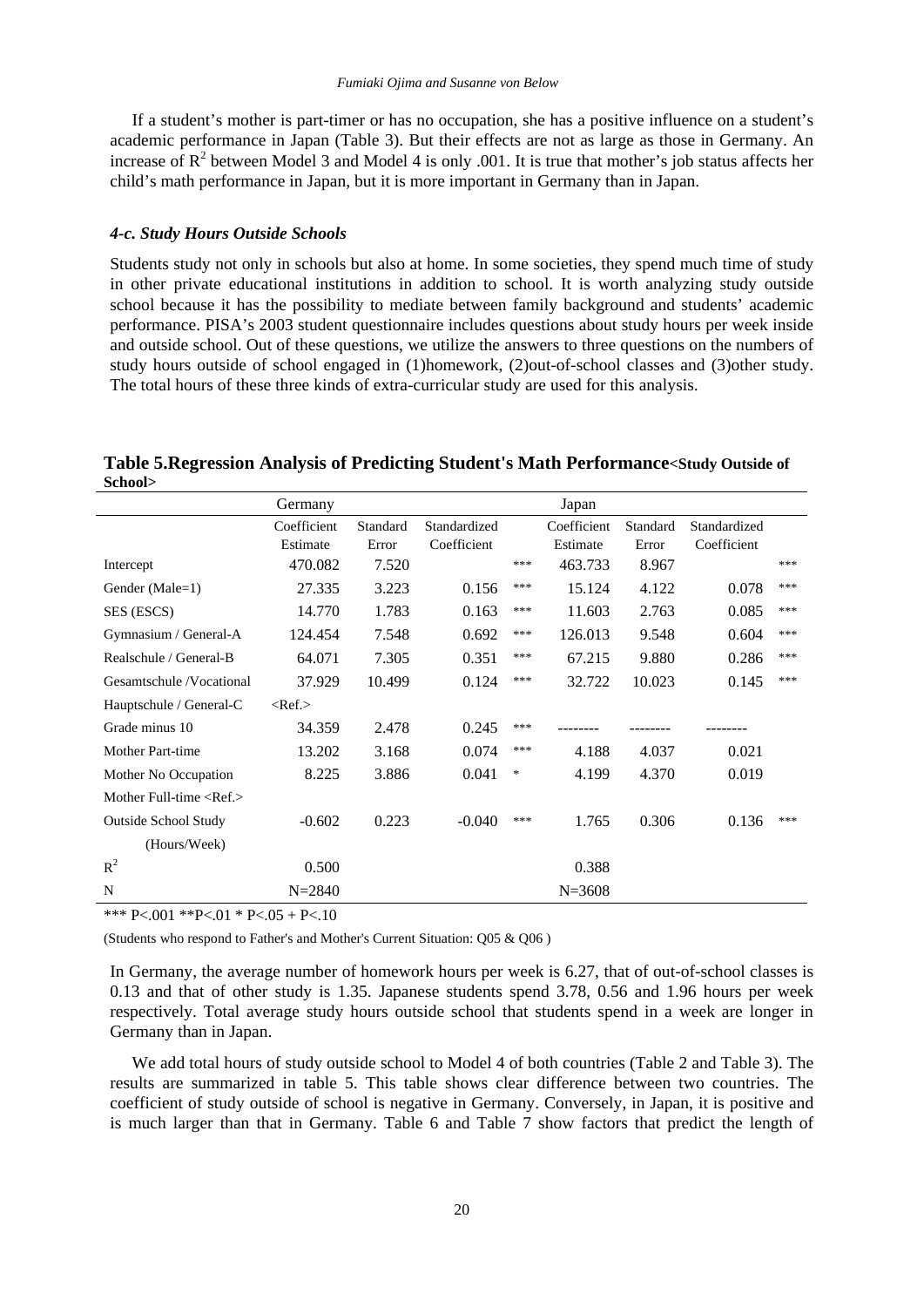outside school study. The first model includes only family background variables. Three school type dummies are added to the first model.

In Germany, female students study two hours more than male students outside schools. Students from higher socio-economic status family study more. If school type dummies are introduced to the equation, socio-economic status no longer has an effect on outside school study hours. Socioeconomic status and mother's job status have stronger effects on study outside school in Japan than those in Germany. One standard deviation of socio-economic status increases students' study 2.6 hours per week, and students who have mother without occupation study 1.4 hours more per week than those whose mothers work full-time. Even after controlling by school type variables, socioeconomic status and mother's job status are still statistically significant.

Table 6 and Table 7 show another aspect of the two countries which differ. School type effects on outside school study are much stronger in Japan than in Germany. In Germany, Gymnasium students study longest outside school in four types of schools. After controlling by family background and gender, Gymnasium students study 1.2 hours longer than Hauptschule students do per week. In Japan, a General-A school student studies than one hour more everyday (more 7.4 hours per week) than General-C high school student. Whereas we can find the deference of study hours between school types in three aspects in Japan, we can do that only in homework hours in Germany<sup>9</sup>. Such a difference and an opposite direction of outside school study effects on math performance reflect the different features of outside-school studies in the two countries.

|                                     | Model 1     |          |              |            | Model 2     |          |              |               |
|-------------------------------------|-------------|----------|--------------|------------|-------------|----------|--------------|---------------|
|                                     | Coefficient | Standard | Standardized |            | Coefficient | Standard | Standardized |               |
|                                     | Estimate    | Error    | Coefficient  |            | Estimate    | Error    | Coefficient  |               |
| Intercept                           | 8.538       | 0.247    |              | ***        | 8.046       | 0.423    |              | ***           |
| Gender (Male=1)                     | $-2.050$    | 0.228    | $-0.179$     | ***        | $-1.911$    | 0.234    | $-0.166$     | ***           |
| SES (ESCS)                          | 0.388       | 0.124    | 0.065        | $\ast\ast$ | 0.145       | 0.128    | 0.024        |               |
| Mother Part-time                    | $-0.019$    | 0.261    | $-0.002$     |            | $-0.036$    | 0.254    | $-0.003$     |               |
| Mother No Occupation                | 0.081       | 0.258    | 0.006        |            | 0.070       | 0.255    | 0.005        |               |
| Mother Full-time <ref.></ref.>      |             |          |              |            |             |          |              |               |
| Gymnasium                           |             |          |              |            | 1.195       | 0.469    | 0.101        | $\frac{1}{2}$ |
| Realschule                          |             |          |              |            | 0.268       | 0.427    | 0.022        |               |
| Gesamtschule                        |             |          |              |            | $-0.543$    | 0.635    | $-0.027$     |               |
| Hauptschule <ref.></ref.>           |             |          |              |            |             |          |              |               |
|                                     |             |          |              |            |             |          |              |               |
| $R^2$                               | 0.037       |          |              |            | 0.045       |          |              |               |
| *** P<.001 ** P<.01 * P<.05 + P<.10 |             |          | $N = 2841$   |            |             |          |              |               |

#### **Table 6. Regression Analysis of Predicting Student's Outside School Study Hours(Germany)**

(Students who respond to Father's and Mother's Current Situation: Q05 & Q06 )

1

<sup>9</sup> Gymnasium students study nearly 2 hours longer than Hauptschule students at homework. In Japan, General-A school students study 5 hours longer than General-C school students at homework. In addition, General-A school students study an hour longer in out-of-school classes and spend 2 hours longer in other study than General-C school students.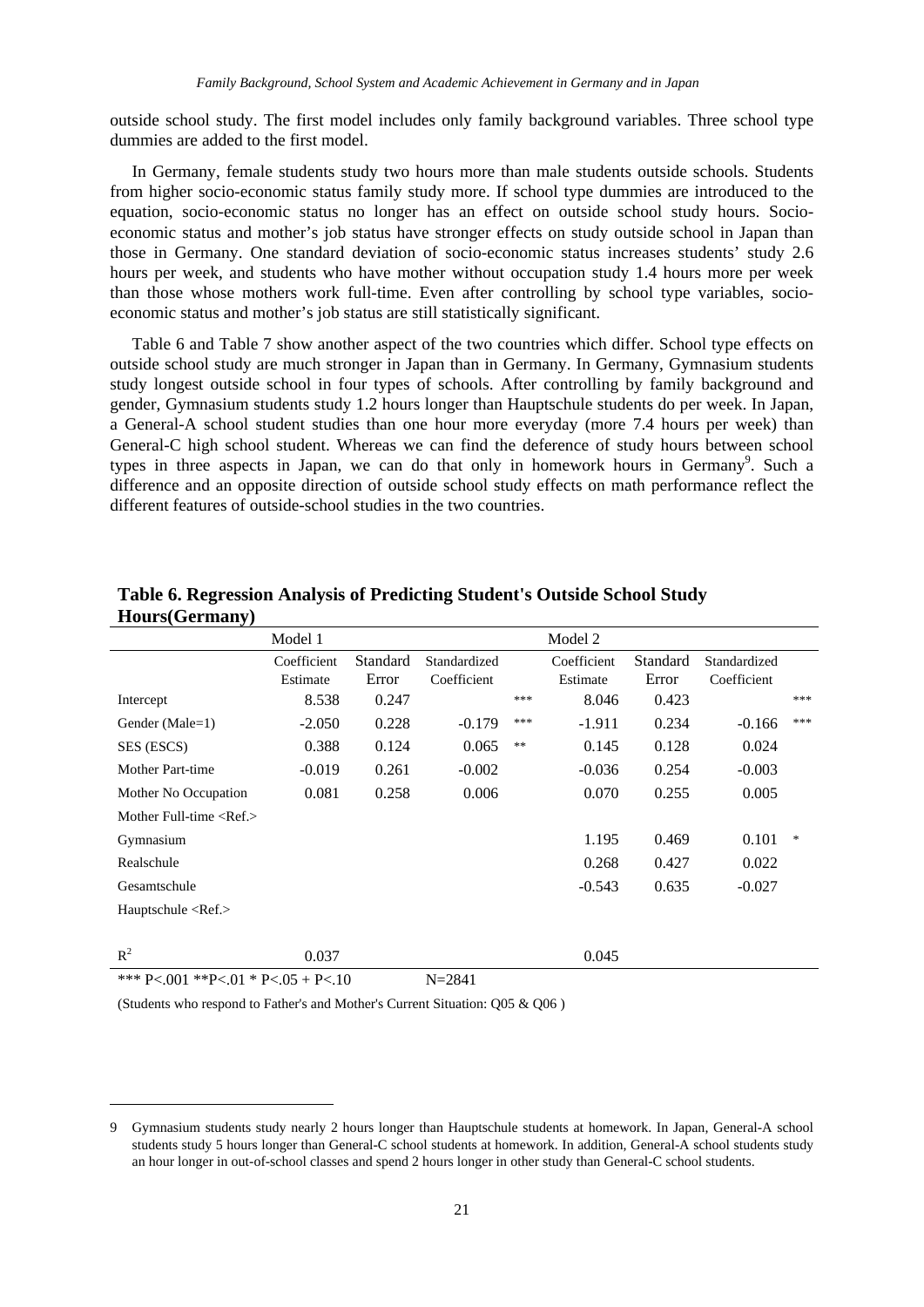|                                                                                                                        | Model 1     |          |                  |        | Model 2     |          |              |            |
|------------------------------------------------------------------------------------------------------------------------|-------------|----------|------------------|--------|-------------|----------|--------------|------------|
|                                                                                                                        | Coefficient | Standard | Standardized     |        | Coefficient | Standard | Standardized |            |
|                                                                                                                        | Estimate    | Error    | Coefficient      |        | Estimate    | Error    | Coefficient  |            |
| Intercept                                                                                                              | 6.395       | 0.425    |                  | ***    | 3.851       | 0.393    |              | ***        |
| Gender (Male=1)                                                                                                        | $-0.848$    | 0.412    | $-0.057$         | $\ast$ | $-0.932$    | 0.321    | $-0.062$     | $\ast\ast$ |
| SES (ESCS)                                                                                                             | 2.658       | 0.308    | 0.253            | ***    | 0.887       | 0.239    | 0.084        | ***        |
| Mother Part-time                                                                                                       | 0.229       | 0.326    | 0.015            |        | $-0.091$    | 0.256    | $-0.006$     |            |
| Mother No Occupation                                                                                                   | 1.446       | 0.339    | 0.086            | ***    | 0.889       | 0.292    | 0.053        | $\ast$     |
| Mother Full-time $\langle Ref. \rangle$                                                                                |             |          |                  |        |             |          |              |            |
| General-A                                                                                                              |             |          |                  |        | 7.448       | 0.852    | 0.462        | ***        |
| General-B                                                                                                              |             |          |                  |        | 2.313       | 0.691    | 0.127        | $\ast\ast$ |
| Vocational                                                                                                             |             |          |                  |        | 0.199       | 0.353    | 0.011        |            |
| General-C $<$ Ref. $>$                                                                                                 |             |          |                  |        |             |          |              |            |
|                                                                                                                        |             |          |                  |        |             |          |              |            |
| $R^2$                                                                                                                  | 0.075       |          |                  |        | 0.230       |          |              |            |
| $*$ $*$ $*$ $\mathbf{D}$ . $0$ $0$ $1$ $*$ $\mathbf{D}$ . $0$ $\mathbf{D}$ . $0$ $\mathbf{E}$ . $\mathbf{D}$ . $1$ $0$ |             |          | $\mathbf{M}$ 260 |        |             |          |              |            |

**Table 7. Regression Analysis of Predicting Student's Outside School Study Hours (Japan)** 

\*\*\* P<.001 \*\*P<.01 \* P<.05 + P<.10 N=3608

(Students who respond to Father's and Mother's Current Situation: Q05 & Q06 )

In Japan, study at outside schools improves academic performance. Because the entrance examination plays an important role in admission to high schools and universities in Japan, many students prepare for this exam not only in their schools but also in outside schools. In this context, students' studies outside schools enhance their academic performance, especially in highly ranked schools. On the contrary, in Germany, outside school studies have a negative effect on academic performance. This feature is clearest at Gymnasium. This means outside school study in Germany has remedial or supplementary functions. Low variation of school average test performance of Gymnasium, which is presented in Figure 1a, is in part attributable to such functions of outside school studies as remedying low academic performance.

Let us shift our focus to the relationship between outside school study hours and mother's status. Table 8 shows the partial correlations between mother's status variables and four outside-school study variables controlled by socio-economic status variables and school type. In this table statistically significant coefficients are indicated positive signs and negative signs. In Germany, only mother's education correlates with hours of homework and with hours of other study negatively. But, except for mother's part-time position with out-of-school hours, mother's education and mother's "no occupation status" positively correlated with outside-school study hours in Japan. Mothers without occupation, most of them housewives, have a positive effect on all aspects of outside school study. In other words, mothers staying at home control their children's academic activities outside schools. In addition, highly educated mothers give unstinting financial support to their children via paying for private tutors and for tutoring at cram schools.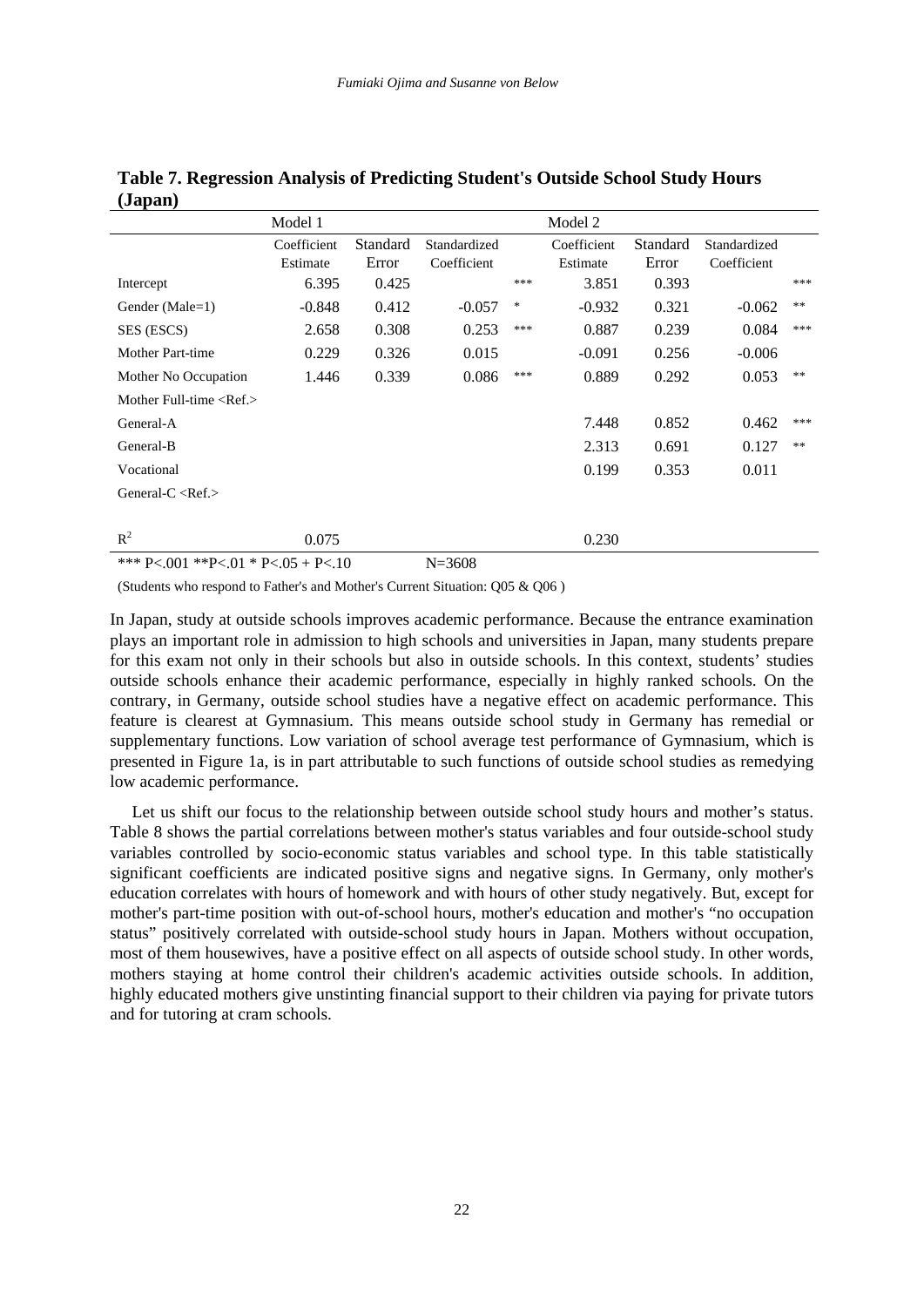|         | THUSE OF OWNERS DUROOF DIGGS   ALOWED WHILE HEODICE D'OGGIOND (A WE GIVE COLL CHARLOID) |          |       |               |             |
|---------|-----------------------------------------------------------------------------------------|----------|-------|---------------|-------------|
|         |                                                                                         | Homework | Tutor | out-of-school | other study |
|         | Mother's Education (Years of Schooling)                                                 |          |       |               |             |
| Germany | Mother Part-time                                                                        |          |       |               |             |
|         | Mother No Occupation                                                                    |          |       |               |             |
|         | Mother's Education (Years of Schooling)                                                 |          |       |               |             |
| Japan   | Mother Part-time                                                                        |          |       |               |             |
|         | Mother No Occupation                                                                    |          |       |               |             |
|         |                                                                                         |          |       | P<0.05        |             |

#### **Table 8. Outside School Study Hours and Mother's Status (Partial Correlation)**

(Students who respond to Father's and Mother's Currently Situation: Q05 & Q06 )

Parental Occupational Status Home Possessions  $\qquad \qquad$  are controlled 3 School Dummy Variables

These results show how the mother's role differs between two countries. In Germany, the mother directly influences her child's academic performance at home, whereas the Japanese mother influences academic performance through her control over the child's outside school study activities. The mother's role in the family is thus dependent on difference in the educational systems, including shadow educational systems, in the two countries.

#### **5. Summary and Discussion**

In this paper, we explored why the strength of family background influence on student's academic achievement is so different in Germany and in Japan. We attempted to clarify the factors which produce the difference in the relationship between family background and student's performance. For this purpose, we drew attention to the institutional intermediates which make this difference. First, we focused on secondary school system of Germany and of Japan. Secondly, we focused on outside school learning and the mother's role as important factors that connect family background with student's performance.

As far as school position is measured by school (or school type) average test scores, schools' intermediate function to connect socio-economic status and academic performance is not so different between two countries. However, the direct path from socio-economic status to math performance is stronger in Germany than in Japan. One possible explanation is that the retention system mediates between socio-economic status and students' performance. In Germany, grade is explained by socioeconomic status and math performance is explained by grade even if controlled by gender and school types. This implies that the retention system works as another intermediate device that connects socioeconomic status and academic achievement.

In Germany, the mother influences the child's academic achievement directly. German mothers stay at home and teach their children in a face-to-face environment. The positive interaction effect of socio-economic status with mother's job status on math performance shows socio-economic status has additional effect if mother stays at home longer, though they are not statistically significant. This implies that the mother, probably the educated mother, exerts a positive influence on her child. Such an educational practice at home may be reflected in this result. Japanese educated mothers may teach their children at home like German mother. In addition, her important educational practice is effectively controlling or coordinating outside school study, including shadow education. The mother's presence at home has an influence on in-the-home studies. Mother's education and presence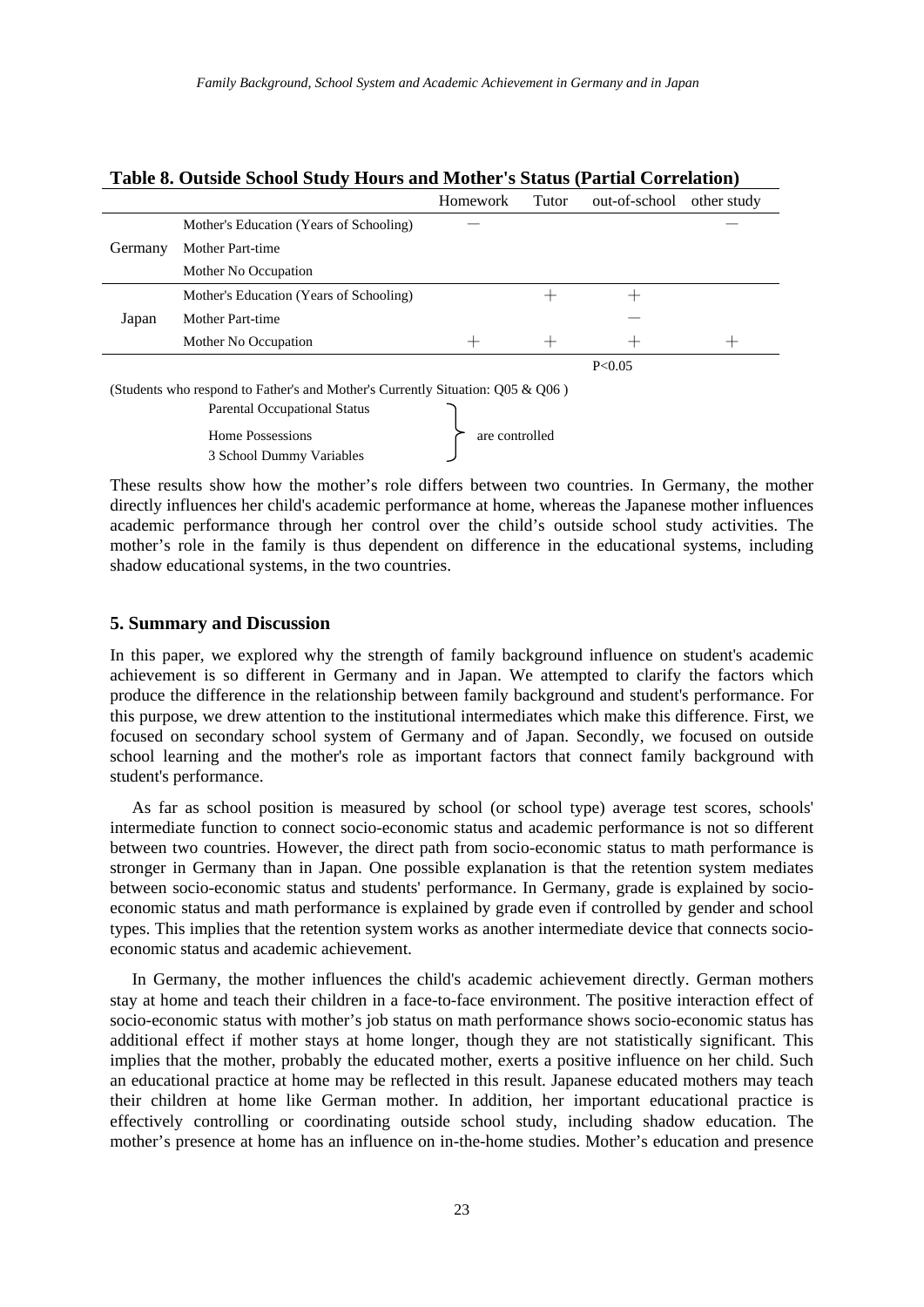at the home also affect the use of shadow education. Overall, mothers play an important role in improving academic performance of children in both countries. As shown in this analysis, the mother's educational practices depend on the social and educational environments of each society.

In the final section, we discuss the difference between basic educational features in the two countries. We have already pointed out the huge variation between students' test scores in Germany and in Japan, and that the correlation between socio-economic status and students' math performance is much stronger in Germany than in Japan. Why is it that such similarity and dissimilarity appears between these two countries?

For the strong relationship between socio-economic status and students' academic achievement, much research has pointed out that early stage selection has an influence on this relationship. In addition, based on a comparison of the any given country's variation, Hanushek and Wößmann (2006) indicated that early start tracking contributes to widen students' academic achievement gap. In this view point, Germany and European countries with similar educational system are typical cases for this type of explanation. Japan is not suitable for this explanation. Whereas late start tracking dampens the correlation between SES and students' achievement in Japan, it should not widen students' achievement gap. But Japanese students' variation is large enough to be at top ranks in the PISA participant countries, and widening process appears in comparison of TIMSS data $10$ . These findings need different explanation from Hanushek and Wößmann's.

How can we explain the Japanese exception? In the earlier section, we discussed the entrance examination and function of out-of-school studies. Japanese universities and Japanese high schools are stratified in descending order of difficulty on entrance examination. In this context, students who have high academic abilities and educational aspirations study more and more. This condition widens a gap of students' test performances. On the other hand, this competition decreases the correlation between socio-economic status and students' test performance, because theoretically students' academic ability and their academic preference become independent from their parents' characteristics as they grow. The Japanese educational environment thus presents a particular set of consequences arising from the educational outcomes of students' academic performance.

-

<sup>10</sup> The TIMSS survey results indicate that not only countries with early tracking systems, but also countries which have university entrance examination systems widen the variation of students' achievements.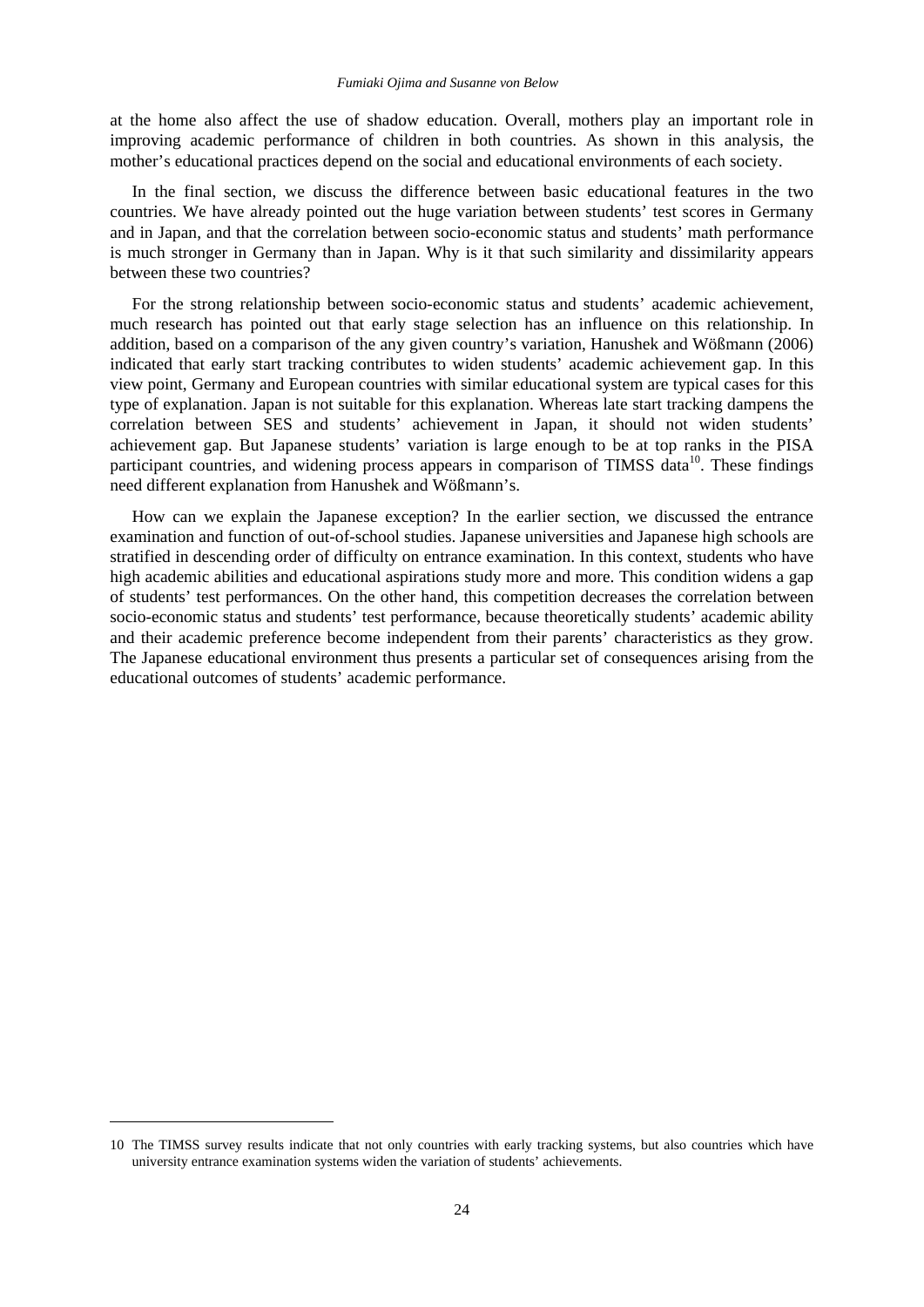#### **References**

- Ammermüller, A. (2004), PISA: What makes the Difference? Explaining the Gap in PISA Test Scores Between Finland and Germany, ZEW Discussion Paper No.04-44.
- Ammermüller, A. (2005), Poor Background or Low Returns? Why Immigrant Students in Germany Perform so Poorly in PISA, ZEW Discussion Paper No.05-18.
- Bray, M., (1999), *The Shadow Education System: Private Tutoring and Its implications for Planners*, UNESCO, Paris.
- Baker, D.P., M. Akiba, G.K. LeTrendre and A.W. Weiseman (2001), Worldwide Shadow Education: Outside-School Learning, Institutional Quality of Schooling, and Cross-National Mathematics Achievement, *Educational Evaluation and Policy Analysis*, 23:1-17.
- Dustmann, C. (2004), Parental Background, Secondary School Track Choice, and Wages, *Oxford Economic Papers* 56, 209-230.
- Georg, W. (2004), Cultural Capital and Social Inequality in the Life Course, *European Sociological Review*, 20:333-344.
- Hanushek, E.A. and L. Wößmann (2006), Does Educational Tracking Affect Performance and Inequality? Differences-in-Differences Evidence across Countries, *Economic Journal* 116(510): 63-76.
- Jürges, H. and K. Schneider (2007), What Can Go Wrong Will Go Wrong: Birthday Effects and Early Tracking in the German School System, CESifo Working Paper No.2055.
- Kariya, T. (2000), Gakushu-Jikan no Kenkyu: Doryoku no Fubyodo to Merittokurasii (A Study of Study Hours: Inequality of Efforts in a Meritocracy), *The Journal of Educational Sociology* 66: 213-230.
- Michaelow, K. and J. Bourdon (2006), The Impact Student Diversity in Secondary Schools: An Analysis of the International PISA data and Implication for the German Educational System, HWWI Research Paper 3-2, Hamburg Institute of International Economics.
- OECD (2004a), *Learning for Tomorrow's World: First Results from PISA 2003*, OECD, Paris.
- OECD (2004b), *PISA 2003 Data Analysis Manual SPSS Users*, OECD, Paris.
- Rohlen, T.P. (1983), *Japan's High Schools*, University of California Press.
- Schneider, T. (2008), Social Inequality in Educational Participation in the German School System in a Longitudinal Perspective: Pathways into and out of the most Prestigious School Track, *European Sociological Review*, 24:511-526.
- Schnepf, S.V. (2002), A Sorting Hat That Fails? The Transition from Primary to Secondary School in Germany, Innocenti Working Papers 92, Florence UNICEF Innocenti Research Centre.
- Schnepf, S.V. (2003), Inequality in Secondary School Attendance in Germany, Southampton Statistical Science Research Institute Working Paper A03/16, Southampton University of Southampton.
- Shavit, Y. and H. Blossfeld (1993), *Persistent Inequality: Changing Educational Attainment in Thirteen Countries,* Westview Press.
- Stevenson, D. and D.P. Baker (1992), Shadow Education and Allocation in Formal Schooling: Transition to University in Japan, *American Journal of Sociology*, 97:1939-57.